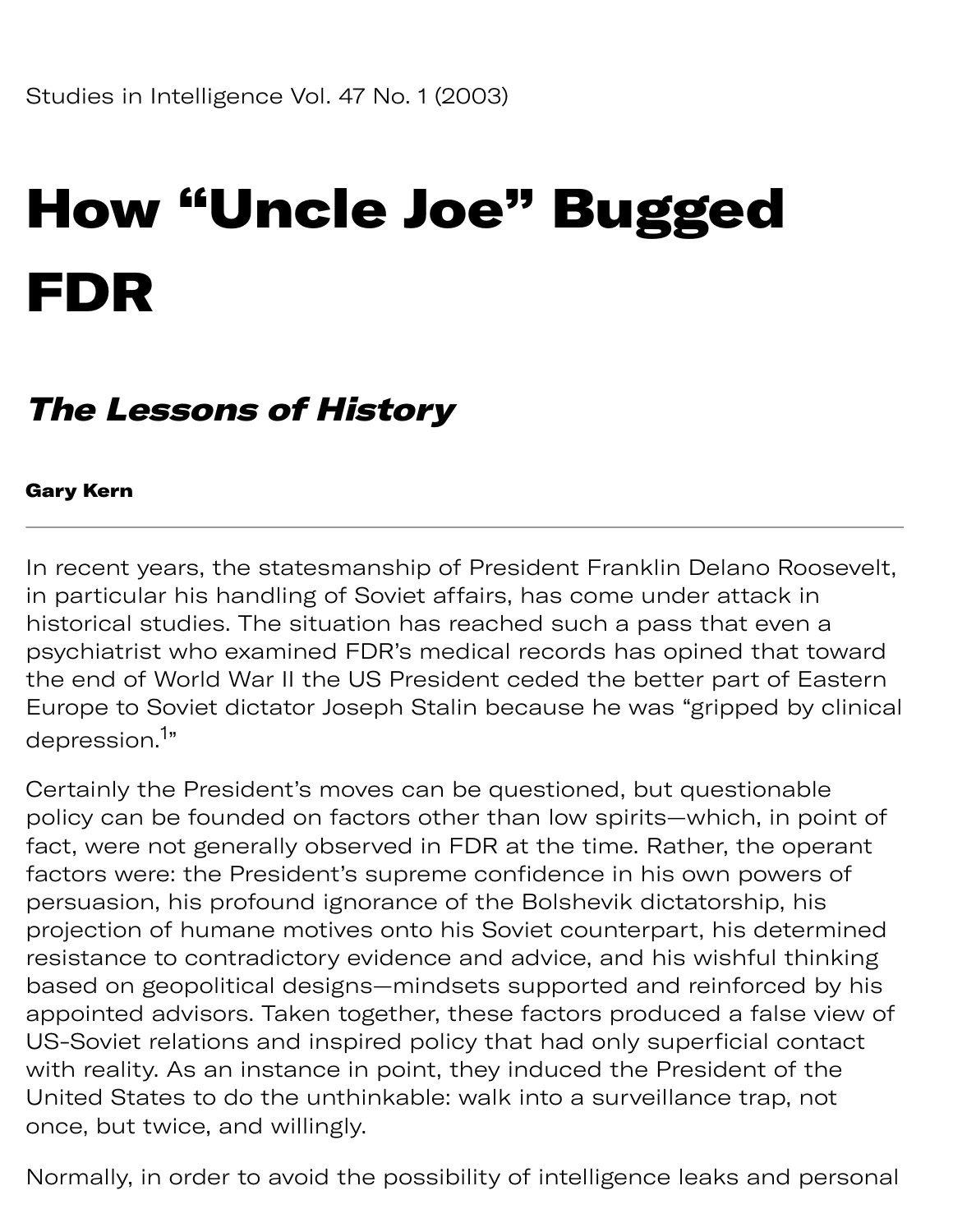Normally ep yo ellig d p embarrassment, as well as to ensure physical safety, traveling US presidents stay in their own country's embassies or other diplomatic buildings, whose tables and walls have been swept by instruments able to discover listening devices. But when Roosevelt went abroad to meet Stalin, he wanted very badly to please him, holding him to be a key figure in the postwar division of powers, and so did not insist on such accommodations. Consequently, at the conference in Teheran (November 1943) and again at Yalta (February 1945), he stayed in Soviet quarters and was bugged like no other American president in history.

#### FDR's Acquaintance With Bugs

Roosevelt was no stranger to technical surveillance. In 1939, piqued by an incident in which he believed that the press had deliberately misquoted him, he had a secret recording system installed in the White House as a means of self-protection. Since German tape-recording technology had not yet found its way to America, something had to be invented. FDR's assistants took the problem to David Sarnoff of the Radio Corporation of America. In June 1940, Sarnoff personally presented the President with a "continuous-film recording machine" that made use of motion-picture sound film. Set in a wire cage in a room beneath the Oval Office, the device was activated either by the President using a switch inside his desk drawer or by his technician down below throwing a switch on the machine itself. A single microphone poked out through a lamp on FDR's desk.

Between 23 August and 8 November, 1939, during his campaign for an unprecedented third term, the President recorded fourteen of twenty-one press conferences held in his office, plus a number of private conversations, the latter possibly by mistake. It seems that he never used the system to entrap anyone, and no one knows why he stopped it. Relatively innocent by today's standards of invasion, it nevertheless demonstrates that the President was acquainted with listening devices before his conferences with Stalin.<sup>2</sup>

In the very year of the Teheran conference, he was reminded of hidden microphones when watching Mission to Moscow, a movie based on a book of that title by Joseph E. Davies, America's second Ambassador to the Union of Soviet Socialist Republics. <sup>3</sup> Produced in 1943 with the President's blessing, possibly even at his explicit request, this blatant piece of propaganda was designed to drum up public enthusiasm for a political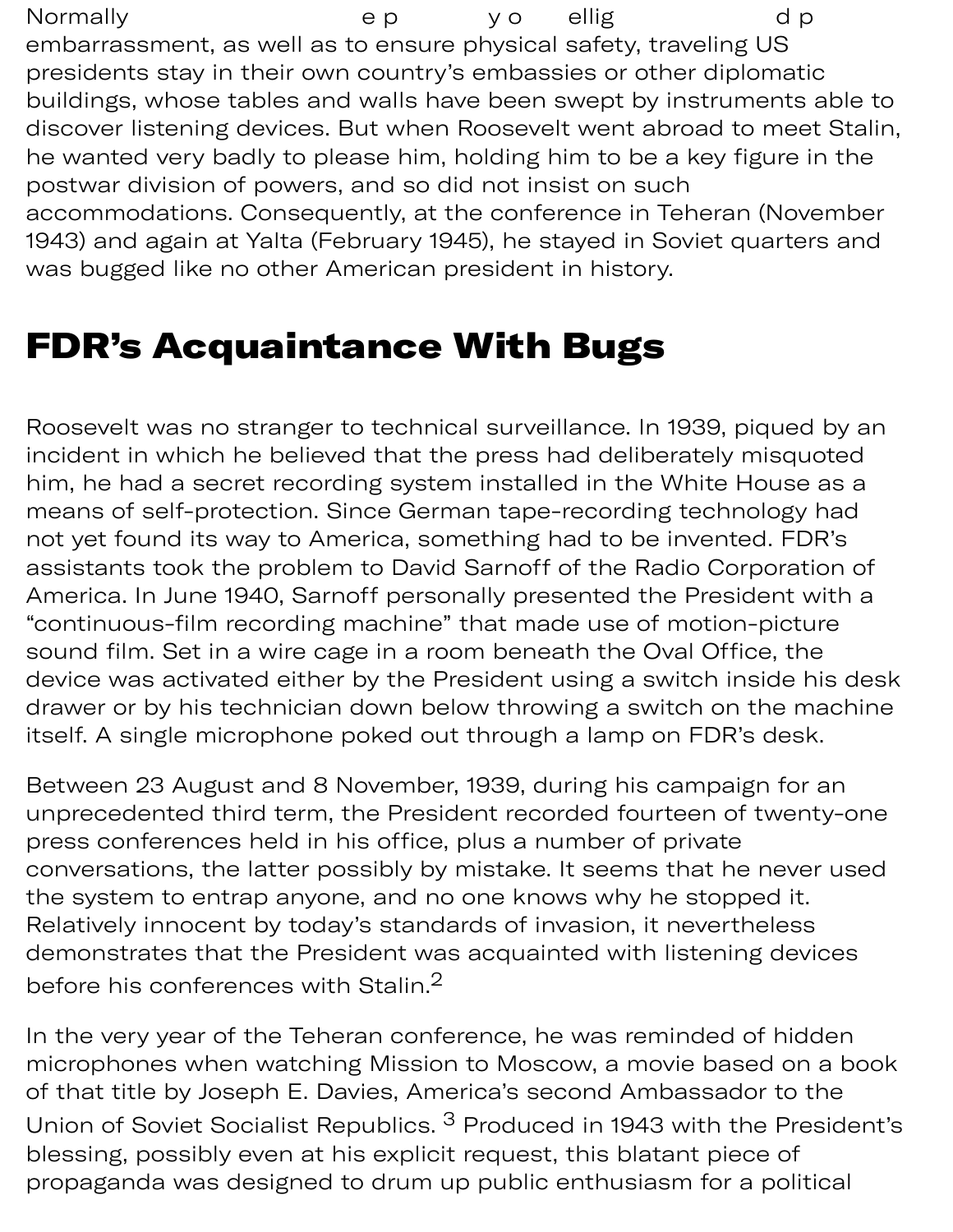shotgun wedding: It colored Stalin as a simple, practical man with whom one could do business; rhapsodized about Soviet construction, government, and politics; and justified the Soviet blood purges, the Moscow show trials, and Stalin's two-year pact with Hitler, which had ended when Hitler turned the tables on Stalin and invaded the Soviet Union in June 1941.

Attempting to forestall any criticism of the Soviet system, Davies even contrived to make a brief for bugging. In one scene, set in the American Embassy in Moscow, the Ambassador's assistants warn him of listening devices, but he rebukes them severely:

I say nothing outside the Kremlin that I wouldn't say to Stalin's face. Do you? . . . We're here in a sense as guests of the Soviet government, and I'm going to believe they trust the United States as a friend until they prove otherwise. Is that clear?

When the assistant persists that still, after all, there may be microphones, Davies, played with aplomb by FDR's favorite actor, Walter Huston, cuts him off: "Then let 'em hear! We'll be friends that much faster!"4

This cinematic scene was based on an actual incident. In 1937, when a bug was discovered directly over the Ambassador's desk at the US Embassy in Moscow, the real Davies laughed it off. If the Soviets wanted to listen in, he told his incredulous staff—which included George Kennan, Charles Bohlen, and other skilled State Department diplomats—they would only obtain proof of America's sincere desire to cooperate with them.5

FDR strongly approved of the film. In his assessment of Soviet politics, he was much closer to Davies, his second Ambassador, than to his first, William C. Bullitt.6 Contrary to Davies, Bullitt never missed an opportunity to warn FDR of Stalin's treachery. In a typical exchange, Roosevelt responded:

Bill, I don't dispute your facts; they are accurate. I don't dispute the logic of your reasoning. I just have a hunch that Stalin is not that kind of man. Harry [Hopkins] says he's not and that he doesn't want anything but security for his country, and I think if I give him everything I possibly can and ask for nothing in return, noblesse oblige, he won't try to annex anything and will work with me for a world of democracy and peace.7

FDR's hunch, Hopkins' glowing reports on Stalin, and Davies' boundless trust in the Soviet regime were the President's counters to the admitted facts about Hitler's recent ally, history's greatest mass-murderer, and the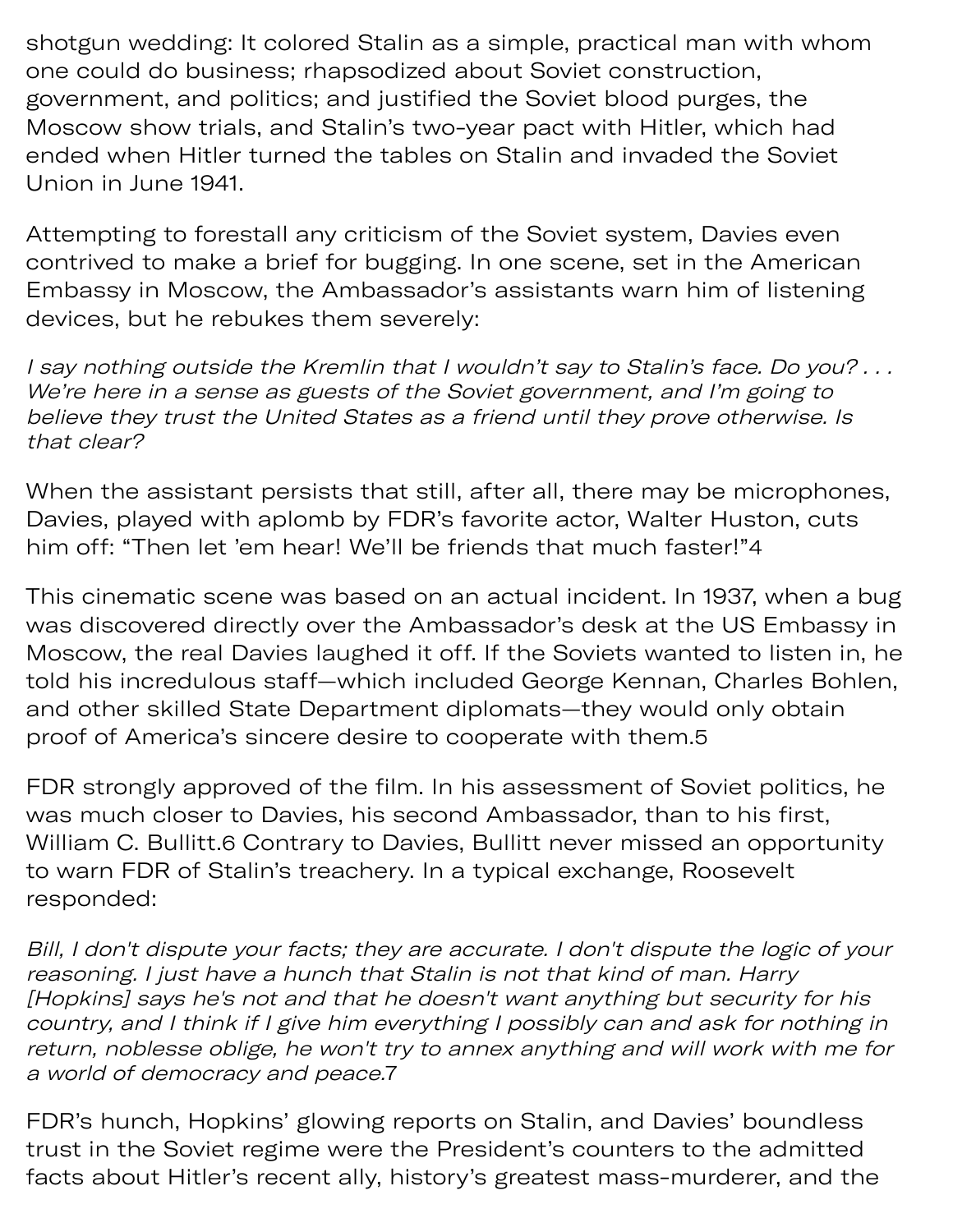#### Missions to Moscow

Certain that he had the correct line on Stalin, FDR desired to meet him, turn his famous charisma on him, and decide world affairs with him on a personal basis. As early as March 1942, he wrote British Prime Minister Winston Churchill:

I think I can personally handle Stalin better than either your Foreign Office or my State Department. Stalin hates the guts of all your top people. He thinks he likes me better, and I hope he will continue to do so.9

Guided by this conviction, FDR steered a straight-line policy on "Russia," as he unfailingly and mistakenly called the Soviet Union: unswerving conciliation of Stalin, capped off with a face-to-face meeting.

To advance this policy, he relied heavily on Davies. In March 1943, when the Ambassador to the USSR at the time, Adm. William H. Standley, complained in Moscow that the Soviet authorities had concealed the extent of American Lend-Lease aid from the Soviet people, FDR feared that Stalin would take offense. Chastising Standley, he informed him that his sole purpose in Moscow was "full and friendly cooperation" with the Soviet Union.

Soon afterward, the President entrusted former envoy Davies with a new mission: flying to Moscow and telling Stalin in private how much the American President respected him and how much he wanted to build their special relationship. To prove it, Davies was to tell the tyrant that FDR wanted to meet him face-to-face.

Prior to his departure in May 1943, Davies brought a fresh print of Mission to Moscow to the White House for a sneak preview. After its viewing, he secured FDR's permission to take a copy with him to Moscow, along with a sealed envelope that the President had prepared for Stalin.

When Davies arrived in Moscow, Amb. Standley, not informed of the mission in advance, resigned in disgust. Davies met Stalin in the Kremlin and read him the letter. He emphasized the US government's disapproval of British imperialism and broadly hinted that the USA and the USSR,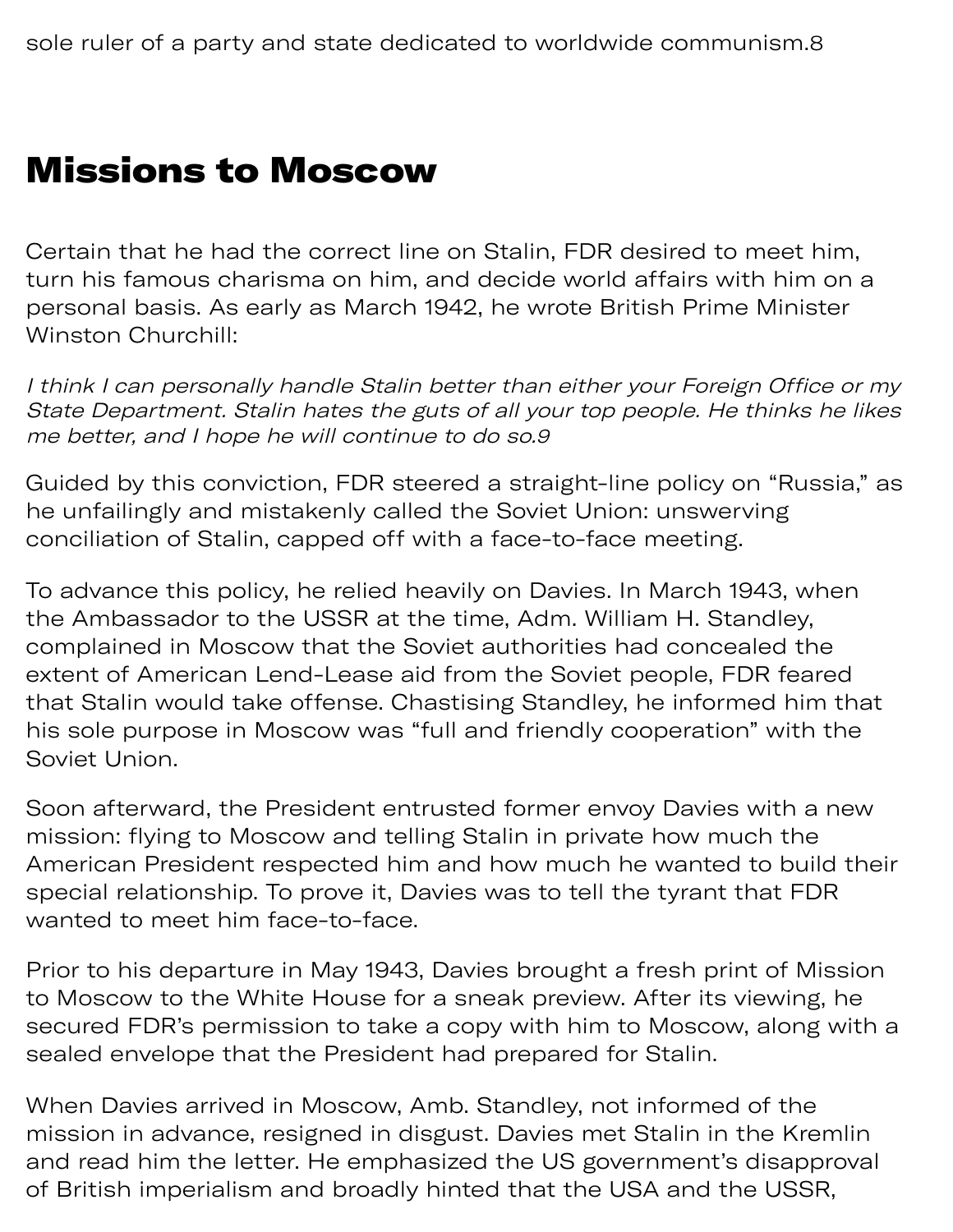without the British, could rule the world together. Having betrayed British allies and destroyed the incumbent Ambassador, Davies then retired with Stalin to the Kremlin screening room to watch Mission to Moscow, where his cinematic glorification of the dictator, to his disappointment, did not win a rave review, but only a grunt or two. However, Davies got what he came for: Stalin agreed to meet FDR in Alaska. Davies' biographer, Elizabeth Kimball MacLean, calls it "the coup of his diplomatic career."10

The coup proved ephemeral, as did all of the other coups in Davies' career. Stalin had no intention of roving far from home. He kept putting off the meeting, frustrating and reducing FDR to pleading. Where once he had made a concession to FDR's physical handicap, Stalin now began to insist on the capital of Iran as a venue, despite its extra hardship for the President. On 25 October 1943, Roosevelt pointed out that "I would have to travel 6,000 miles and you would have to travel 600 miles from Russian [sic] territory." He implored Stalin not to fail him "in this crisis," and stooped to the words: "I am begging you."11

Then, thinking that yet another "mission to Moscow" might do the trick, he sent his aged and aching Secretary of State, Cordell Hull, to deliver this letter to the Kremlin and tell the tyrant once again what a great leader he was. But Stalin was used to servile praise and would not relent. He said he could go no farther from the front, indicating that his duties as Marshal of the Red Army were weightier than FDR's as Commander-in-Chief of the US Armed Forces. Finally convinced of Stalin's inflexibility, FDR caved in. On 8 November, he wired his approval to Moscow. He could break his tight schedule in Washington and arrange for the signing of Congressional bills while abroad in order to meet Stalin in Teheran.

W. Averell Harriman, Standley's replacement as Ambassador to the Soviet Union, hand-carried this capitulation to the Kremlin, where he met with Vyacheslav Molotov, Commissar for Foreign Affairs, since Stalin was said to be sick. Molotov toyed with the Ambassador, suggesting that the site was still not certain and that Stalin might have to stay on Soviet soil, prompting Harriman to send an alarmed report to the White House. The next day, however, Stalin confirmed the arrangement through the Soviet Embassy in Washington, so Roosevelt felt that he had achieved something. The following day, 11 November, he urged Churchill to accept the site and rejected the idea of meeting alone with the Prime Minister in advance, fearing that Stalin would think that they had "ganged up" against him. Stalin had FDR acting in his best [interests.12](https://interests.12)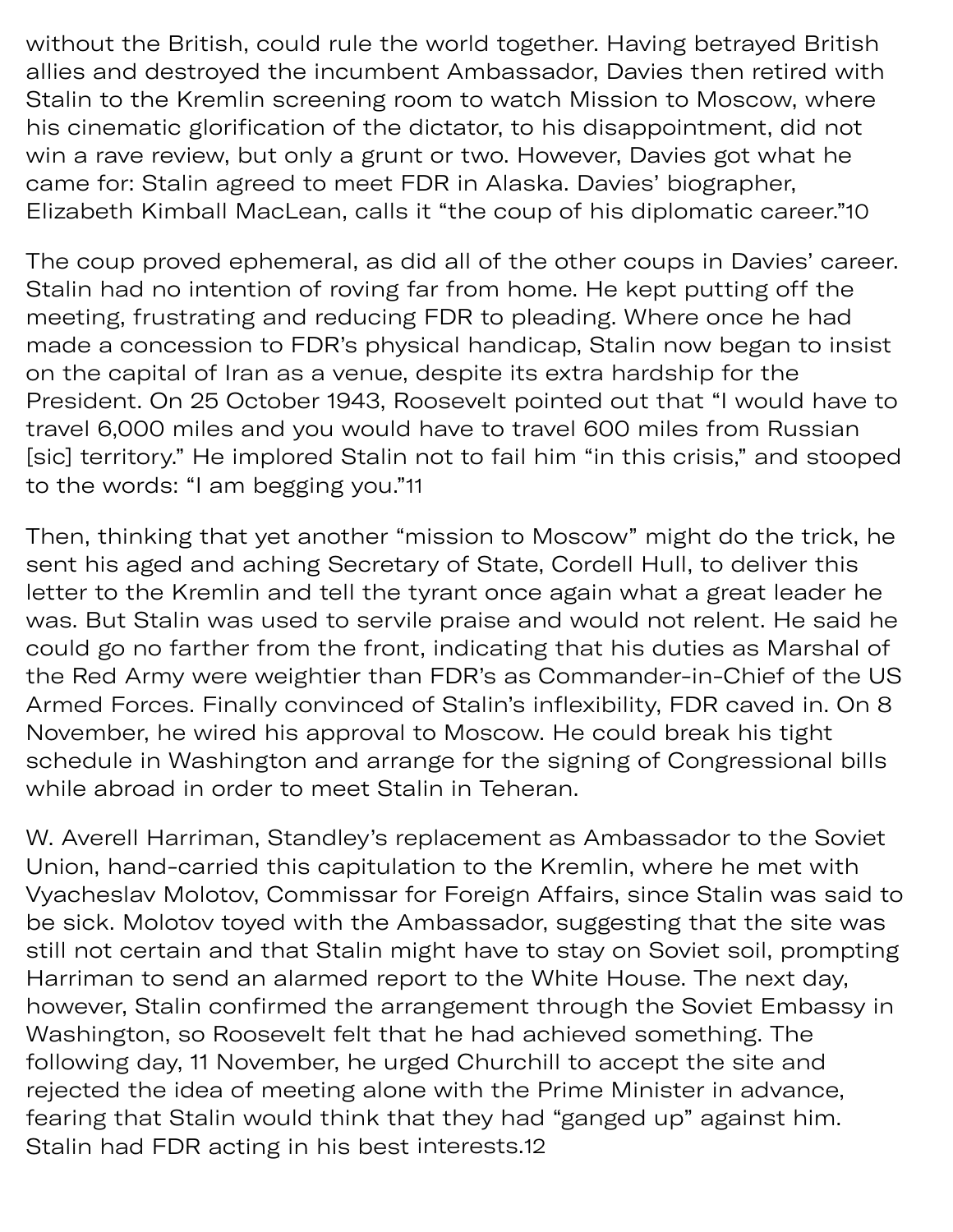# Stalin's Acquaintance With Bugs

For Stalin, bugging friend and foe was an essential part of politics. Since the early 1920s, he had kept a special telephone beneath his desk in the Kremlin for listening in on the private conversations of other Politburo members speaking on an exclusive line.13 Thus, all through the inner-Party struggle for succession, while leader Vladimir Lenin lay dying and for years after he died in 1924, Stalin was able to eavesdrop on all of his comrades, who spoke openly on the line, believing that, since there was no operator (as on the other Kremlin lines), the new "vertushka" (dial) phone was safe. It was not: Stalin magically knew all of their nighttime thoughts the next morning, outmaneuvered them every day, and eventually had most of them shot.14

Stalin's intelligence arm, the NKVD, or People's Commissariat of Internal Affairs, extended all manner of mechanical eyes and ears throughout the nation to reinforce the Bolshevik party's totalitarian control. Closed borders, internal passports, censored presses, political purges, and forcedlabor camps—all of these features of the Soviet system were common knowledge in the 1930s and 1940s, as even Mission to Moscow acknowledged, but FDR, like Davies, brushed them aside. He wanted no criticisms from Bullitt, Standley, or anyone worried about the Soviet massacre of Polish officers in Katyn Forest, for example. To keep the war effort united and to work for postwar democracy, he wanted to please Iosif ("Joseph") Stalin, whom he liked to call "Uncle Joe." His primary purpose was to makes friends with a man widely believed to have murdered his wife, liquidated his closest political comrades, and ordered the assassination of Leon Trotsky in Mexico in August 1940. As Thomas Fleming notes in The New Dealers' War: FDR and the War Within World War II, Churchill once said that making an alliance with Stalin would be the same as "shaking hands with murder." But that was before he, too, warmed up to Uncle Joe.15

### Security Alarms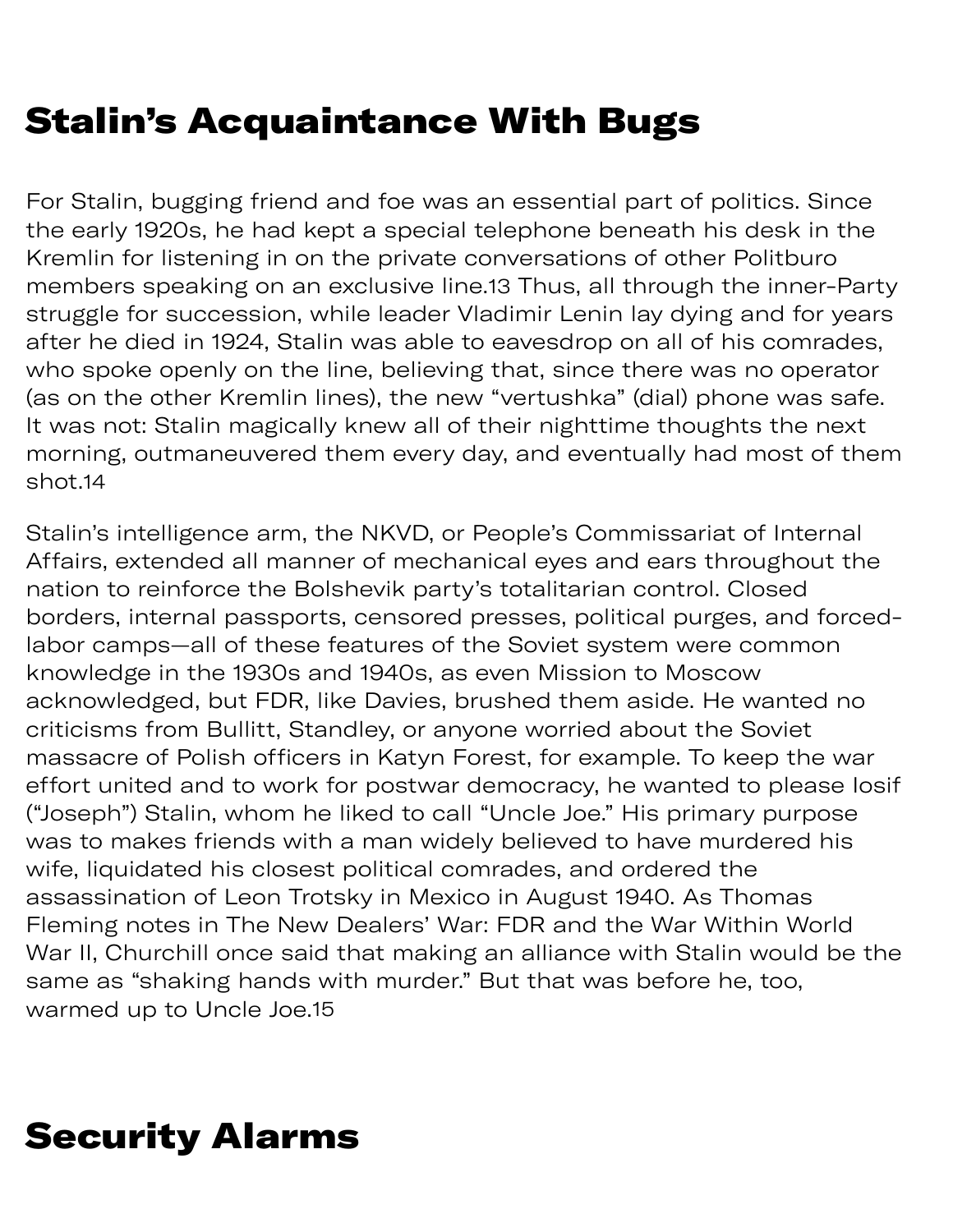And so President Roosevelt made the trip to Teheran, flying eight hours from Cairo in the Presidential DC-4, jokingly called "the Sacred Cow." He had come to Cairo for a five-day conference with Chiang Kaishek, leader of the Nationalist Chinese, and Winston Churchill, his closest ally, whom he snubbed. While in Cairo, he communicated with Stalin in order to finalize their meeting in Teheran. Naturally, each government had already made plans for its head of state—the President, the Marshal, and the Prime Minister—to stay in his own diplomatic residence. Such matters are settled before leaving home.16

Iran was an occupied country during the war. Soviet and British troops divided the territory, while American forces facilitated the transport of Lend-Lease materials through the country to the USSR. The Iranians were restless because they were practically starving, but the Allies kept the situation in hand, and there was little risk from this quarter. In the capital, the occupation forces maintained tight security, obliging vehicles and pedestrians to show documents at frequent checkpoints. Back-to-back Soviet and British embassies stood inside a walled park in the center of town; the American Legation was only one mile away, inside a smaller walled compound. All three missions were fortified by armed guards. The site of the conference was secure.

Nevertheless, on the day of his arrival in Cairo (22 November 1943), FDR began to suggest a change in his plans for Teheran. He wrote Stalin in Moscow:

I am advised that all three of us would be taking unnecessary risks by driving to and from our meeting if we were staying so far apart from each other. Where do you think we should live?17

Who advised FDR is not certain, possibly Churchill, who at some point invited Roosevelt to stay in the British Embassy. In any event, the next day Andrei Vyshinsky, the infamous prosecutor in the Moscow show trials of the 1930s and now the USSR Assistant Commissar for Foreign Affairs, called on FDR at the villa of Alexander C. Kirk, the American Ambassador to Egypt. After paying his respects, Vyshinsky, accompanied by Harriman and Bohlen (who translated), invited the President to stay in the Soviet Embassy while in Teheran. FDR declined. After the visit, he told his security man, Mike Reilly, that he preferred to stay at the American Legation and remain "more independent than a guest could hope to be."18

Then he dispatched Reilly to Teheran to check out the security and a possible train route to the city, which his doctor thought would be better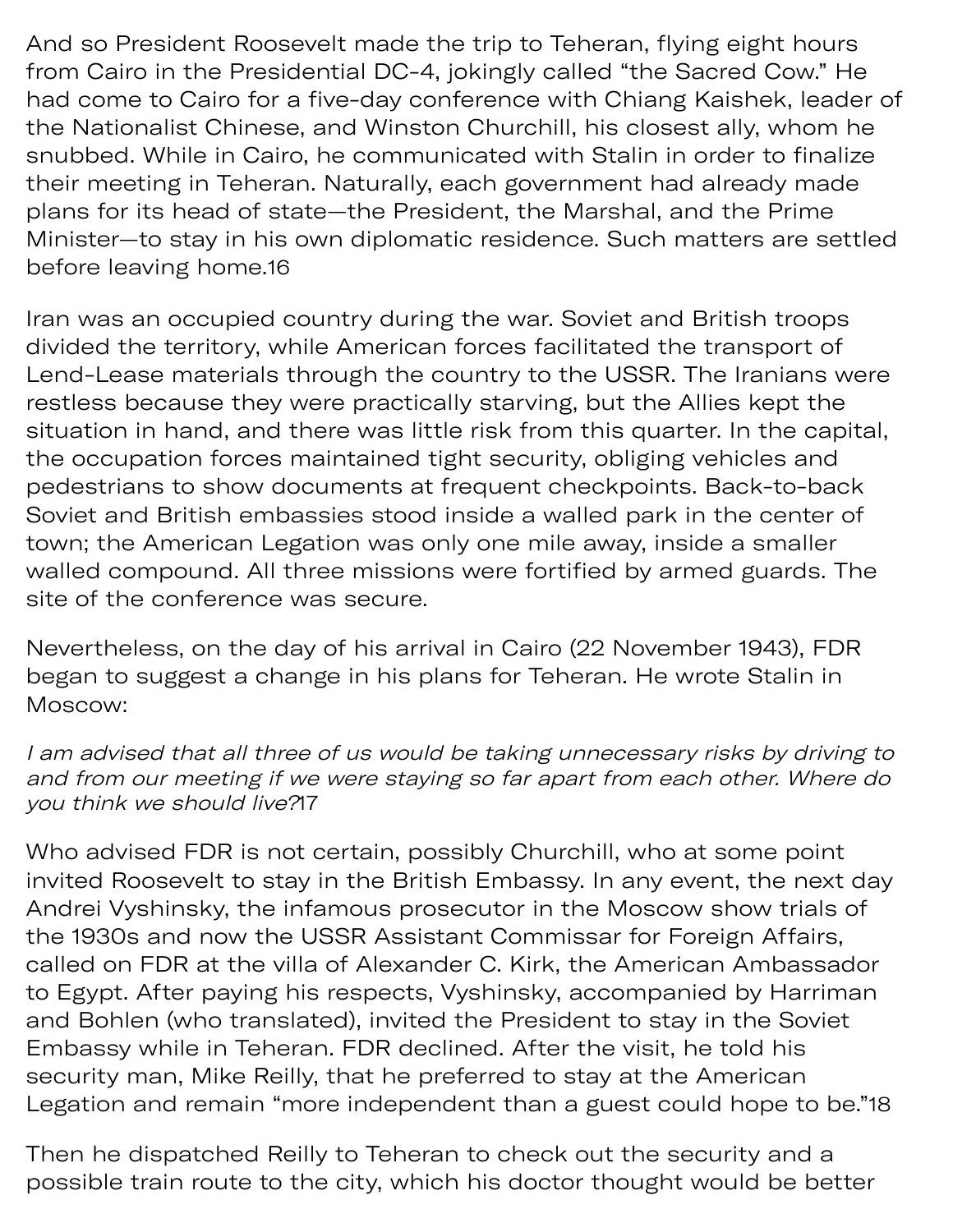for his health than a high-altitude flight.

Reilly tested a low-flying route to Iran and landed at Gale Morghe Airport, a Soviet airstrip, where he was met by Soviet Security. In his later memoir, he recalls the man in charge as "General Artikov," but it was more likely Gen. Dmitry Arkadiev, a forty-three-year-old functionary who headed the NKVD department of transportation. Reilly never saw the real head of the NKVD, Lavrenty Beria, who was present but kept to the shadows. Arkadiev took Reilly forthwith on a tour of the Soviet Embassy and told him in passing that the NKVD had learned that Nazi "parachutists" had jumped in the area the previous day, but so far had not been apprehended. Their intentions could only be terrible: kidnapping and/or assassination of the world leaders, and possibly sabotage of key installations.

Although the exact date for the Teheran conference had not yet been fixed, the Nazis were aware of the prospect. On 22 November, New York Times correspondent James Reston reported from London that a German radio broadcast had announced a Big Three meeting in Teheran at the end of the month. It is difficult to understand why the Nazis would disclose the secret meeting if they planned to assassinate its participants. They may have learned about the conference from FDR and Churchill's intercontinental telephone calls, all of which were intercepted after a technical breakthrough by German intelligence in March 1942.19

Reilly proceeded to inspect the British and American premises, and on his own turf extended the protected area and doubled the guard. A hundred American soldiers pitched tents on the legation grounds to be ready for any contingency. Soviet, British, and American security dragged a net through the city for Nazi agents, while Reilly flew off to Basra, Iraq, to evaluate the train route. Upon his return, he learned that a Nazi spy in custody, "Fritz Meier," had admitted, after a bit of persuasion, that he expected to be contacted by the "paratroopers." But, again, this information appears faulty, because the British had rolled up Franz Mayer and his non-functional Teheran network in August. Nevertheless, Reilly took the plot seriously. He flew back to the President in Cairo, leaving instructions with his subordinates to work with the NKVD in his absence.

Since he had demonstrated that the plane to Teheran could steer low through the mountains, Reilly advised the President to fly direct to the capital. The train route, he reported, was not only a security risk, but also a miasma of filth and parasites. As for the city, said Reilly, the American premises were adequate and the drive between the embassies presented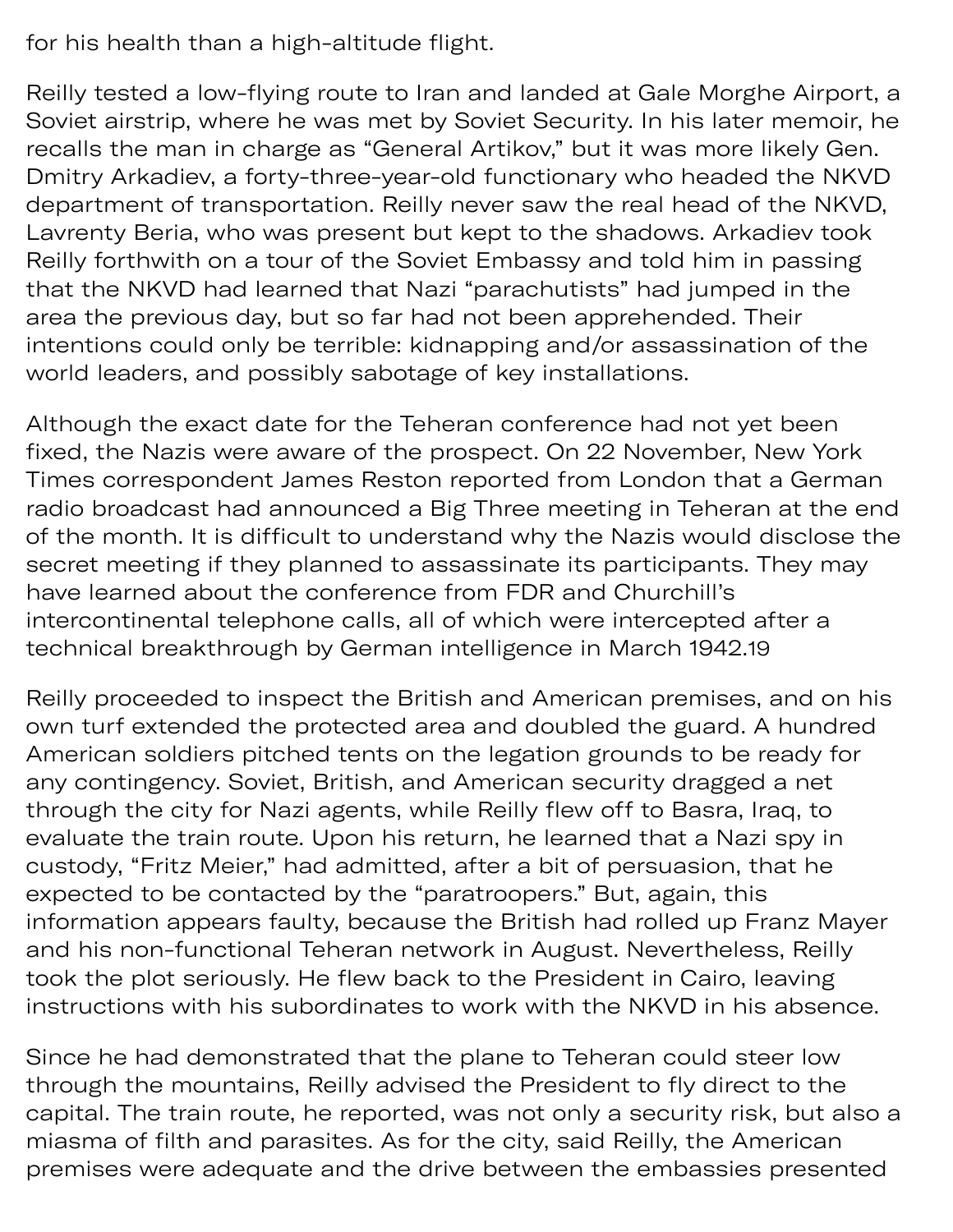pr qua no security [problems.20](https://problems.20) 

# Changing Places



s pr

Stalin, Roosevelt, and Churchill, at the Teheran Conference, 1943.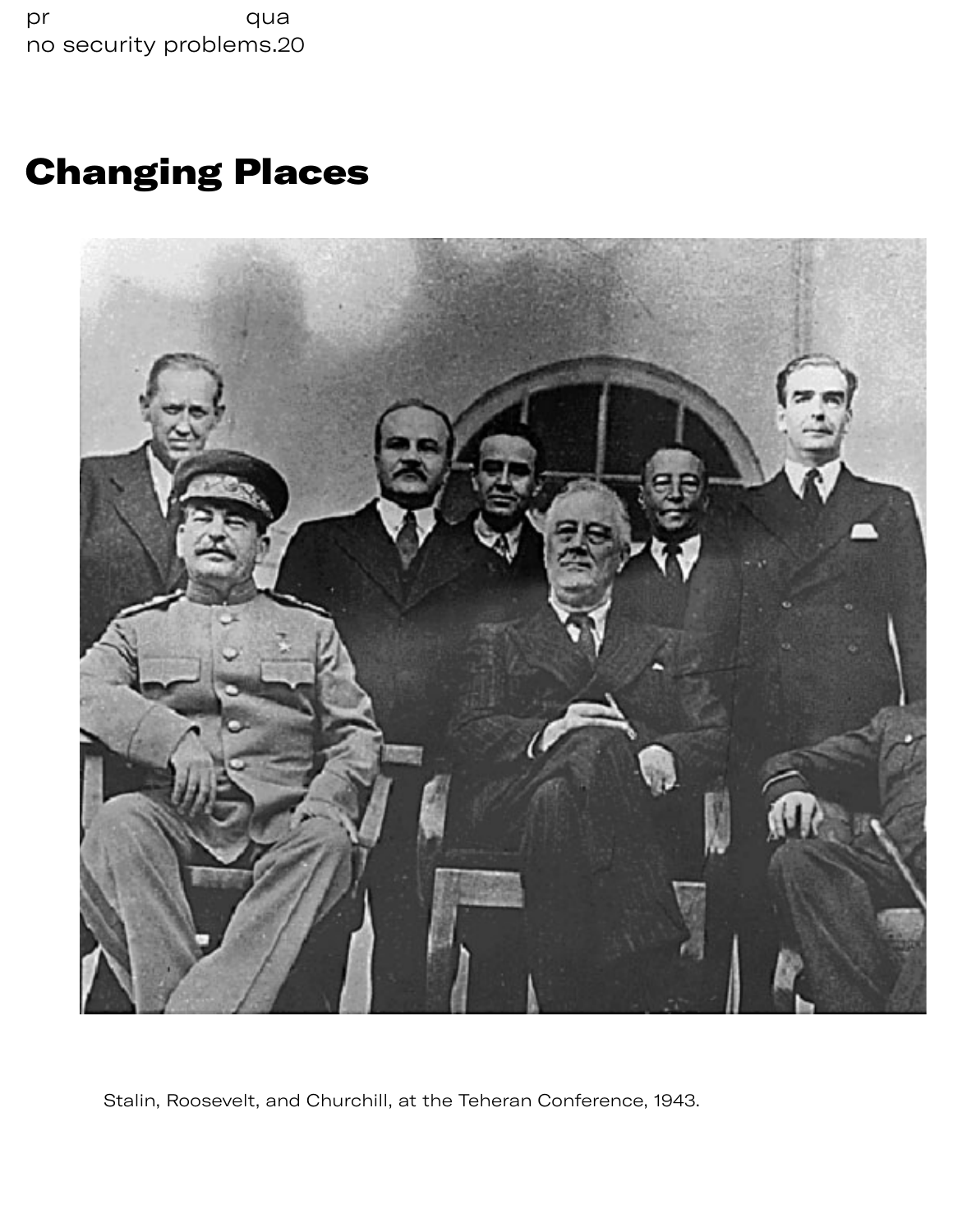Meanwhile, on 25 November, Stalin replied to FDR's query—"Where do you think we should live?"—with the terse but cordial offer: "I shall be at your service in Teheran the evening of November twenty-eighth." When he learned that the President planned to arrive on 27 November, Stalin changed his plans and flew in on the preceding day. In this way, he not only gained time to get settled, but also could appear as the host.21

On the day of Stalin's arrival, the Soviet Chargé d'Affaires came to see Patrick J. Hurley, one of FDR's roving envoys, and conveyed yet another invitation for the American leader to stay at the Soviet Embassy. Hurley, following FDR's orders, politely but firmly refused, stating that the President had decided to stay in his own legation. Nevertheless, he went off to inspect the suite of six rooms that were offered. Afterward, he wrote FDR that they would be more commodious, comfortable, and secure than the housing at his own [place.22](https://place.22)

The elaborate maneuvers were beginning to approach the stylized steps of a dance. Both FDR and Uncle Joe wanted badly for the American President to stay in the Soviet Embassy, each for his own reasons, but neither wanted to appear too eager. FDR needed to be courted; Uncle Joe needed to be cool. Both needed an objective reason to change the President's accommodations, and the Nazi threat of assassination filled the bill. Yet the dance was not done; it was time for bold stamps and a swirl.

Roosevelt arrived in Iran at 3:00 p.m. and drove under armed escort to the American Legation. With barely a moment's rest, he sent word to the Soviet Embassy that he would be honored to have Marshal Stalin to supper. Although well rested, Stalin was determined not to ride through the streets of a foreign city, no matter how heavy his protection. He replied that he was too tired. FDR then invited Churchill, but the Prime Minister had a sore throat from talking so long at the closing ceremonies of the Cairo conference and planned to retire to bed early with a volume of Dickens. He had the consolation of Scotch whiskey, for which the Americans sorely envied him, since their cellar supply had been closed off by a ramp built for Roosevelt's wheelchair. Lacking suitably high-level company, FDR conceived a new stratagem.

At 6:00 p.m., Harriman called on Molotov and presented the President's reply to Stalin's written invitation of 25 November. The President, said Harriman, was obliged to say no, because he did not want to upset the British, who had also made the offer. Molotov replied that the place of residence was naturally the President's choice, but the rooms would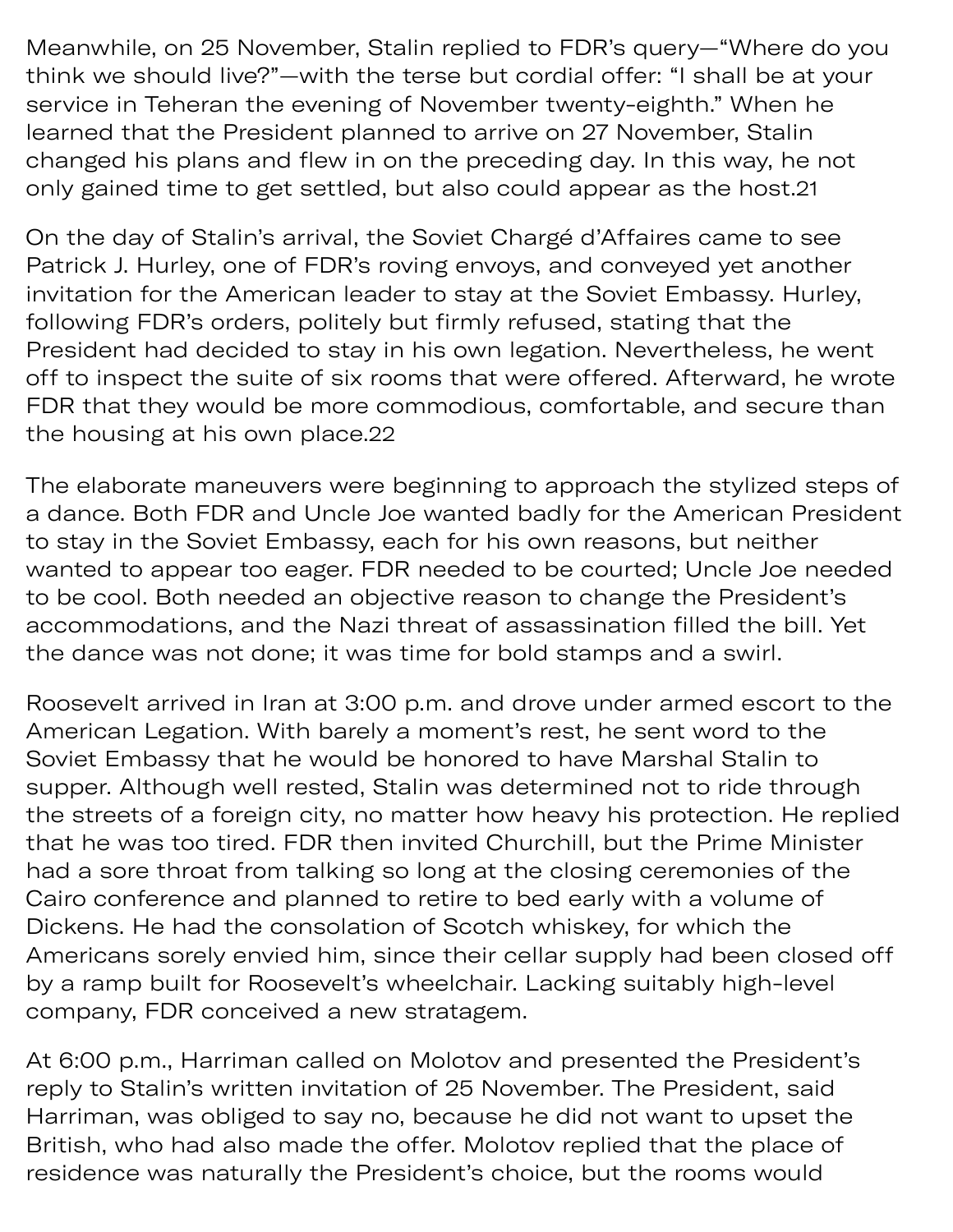remain available "if difficulties should arise." Harriman next proposed that the first meeting of the conference take place the next afternoon in the American Legation, and Molotov, after consulting with Stalin in the next room, [agreed.23](https://agreed.23) 

FDR was playing hard to get, testing his own theory that Stalin was "getat-able." He turned down an offer from the Persian Shah to stay in the Golistan Palace, stating that his own place was fully adequate. He did not need to complicate matters by honoring the local head of state.

Meanwhile, the NKVD got hold of Reilly and elaborated on the Nazi plot. Thirty-eight paratroopers had landed, Arkadiev now told him, and Soviet Security had captured all but six. Reilly saw none of the prisoners, but all the same began to worry that even the best security might not stop a fanatical assassin from making an assault on one or all of the Big Three as they rode back and forth through the streets.

At midnight, Molotov sent an urgent summons to Harriman and Archibald Clark Kerr, the British Ambassador to the USSR, in order to reverse Stalin's consent on the meeting place. When the two ambassadors arrived, he gave his version of the Nazi plot, saying that there might be "a demonstration" in which there would be "shooting" and innocent bystanders would be hurt. The bloodbath would cause an international scandal. He refused to give details, but, just in case, took Harriman on another tour of the quarters prepared for the President. By this time, practically everyone but the President had seen them. The location of the next day's meeting was left in doubt.

The next morning, Harriman convened a staff meeting and presented FDR with information on the plot. The details were sketchy, but scary; if they contained any truth, the lives of all three leaders would be put at risk by the necessity of having to travel to and from the American site. Reilly, who had the last word in the matter, agreed. Either of the two other embassies, he said, would be better than their own. But since the British living quarters had also been inspected and deemed inferior to the Soviet accommodations, FDR at last had the face-saving reason he needed to move in with the dictator and to spend time alone with him without the inconvenience of having to share his thoughts with "Winnie" Churchill. Now he could get at [Stalin.24](https://Stalin.24)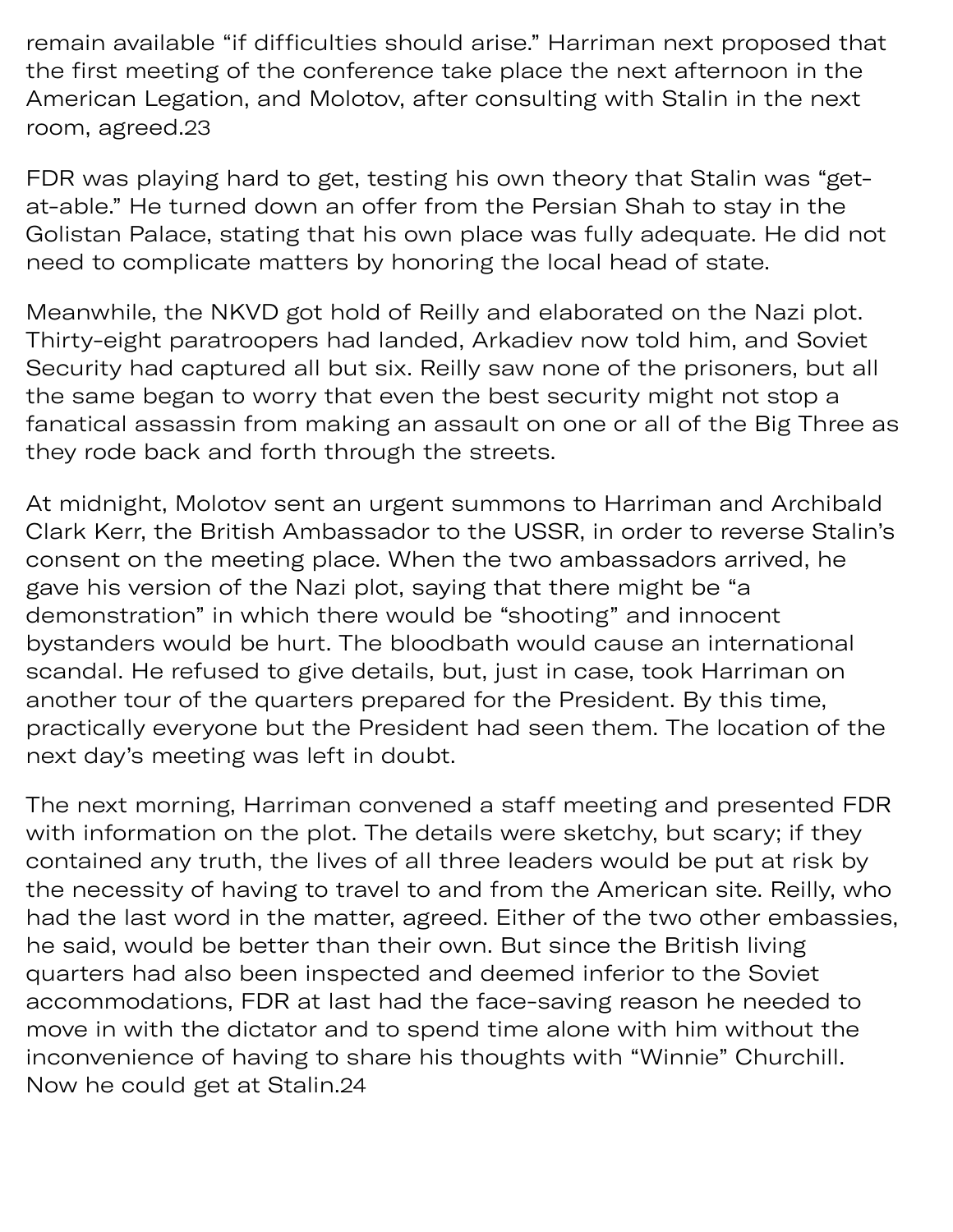### Uncle Joe's Guest

To effect the move, the US Secret Service staged a great charade on the afternoon of 28 November, driving a convoy of cars, jeeps, and motorcycles to the Soviet Embassy with agent Robert Holmes dressed up as Roosevelt, while the President gleefully traveled the back roads, entered the compound furtively, and was carried into the Soviet Embassy by a side door. Within fifteen minutes of his arrival, before he had time to straighten up, Stalin, like a conquering suitor, appeared at his entranceway, and the first of their three private sessions ensued. Appropriately, it took place under portraits of Lenin and Stalin.

Part of FDR's staff, including Harry Hopkins, Adm. William D. Leahy, and Adm. Ross T. McIntyre, stayed in the embassy with him, some remained in town with the American Minister, Louis G. Dreyfus, who had been displaced from the legation, while others stayed at Camp Amirabad, outside the city. The soldiers at the legation stayed in their tents to maintain the appearance that they were guarding something. Churchill stayed in his own embassy, closed out of the private [parlays.25](https://parlays.25) 

The Americans inside the Soviet Embassy noticed right away that the personnel attending them had big bulges at their hips under their aprons and white coats. They even saw NKVD uniforms poking out from under the sleeves and the tails of their throwovers. They winked at each other and congratulated themselves for detecting the clumsy disguises, not guessing that they were meant to detect them so as to feel a level of intimidation. In his account, Reilly notes with some concern that 3000 NKVD officers were on hand for the conference, far outnumbering both his and the British guard. He must have understood that there was no way he could protect the President, if need be, against the Soviet forces, both in uniform and in apron. He, like the President, was compelled to put his trust in them. They owned the territory.

Having spared FDR the horror of riding one mile each day through the Persian streets, having appropriated his space and nullified his Secret Service, Uncle Joe drew him into a warm embrace. He told him that after the war he would grant freedom of religion, private ownership, and greater democracy in the Soviet Union, the name of which he would change back to Russia. Roosevelt, delighted with these unbelievable concessions, let Joe know that he could draw the postwar borders of Poland and reassume control of the Baltic republics with perhaps "some expression of the will of the people, perhaps not immediately after their re-occupation by Soviet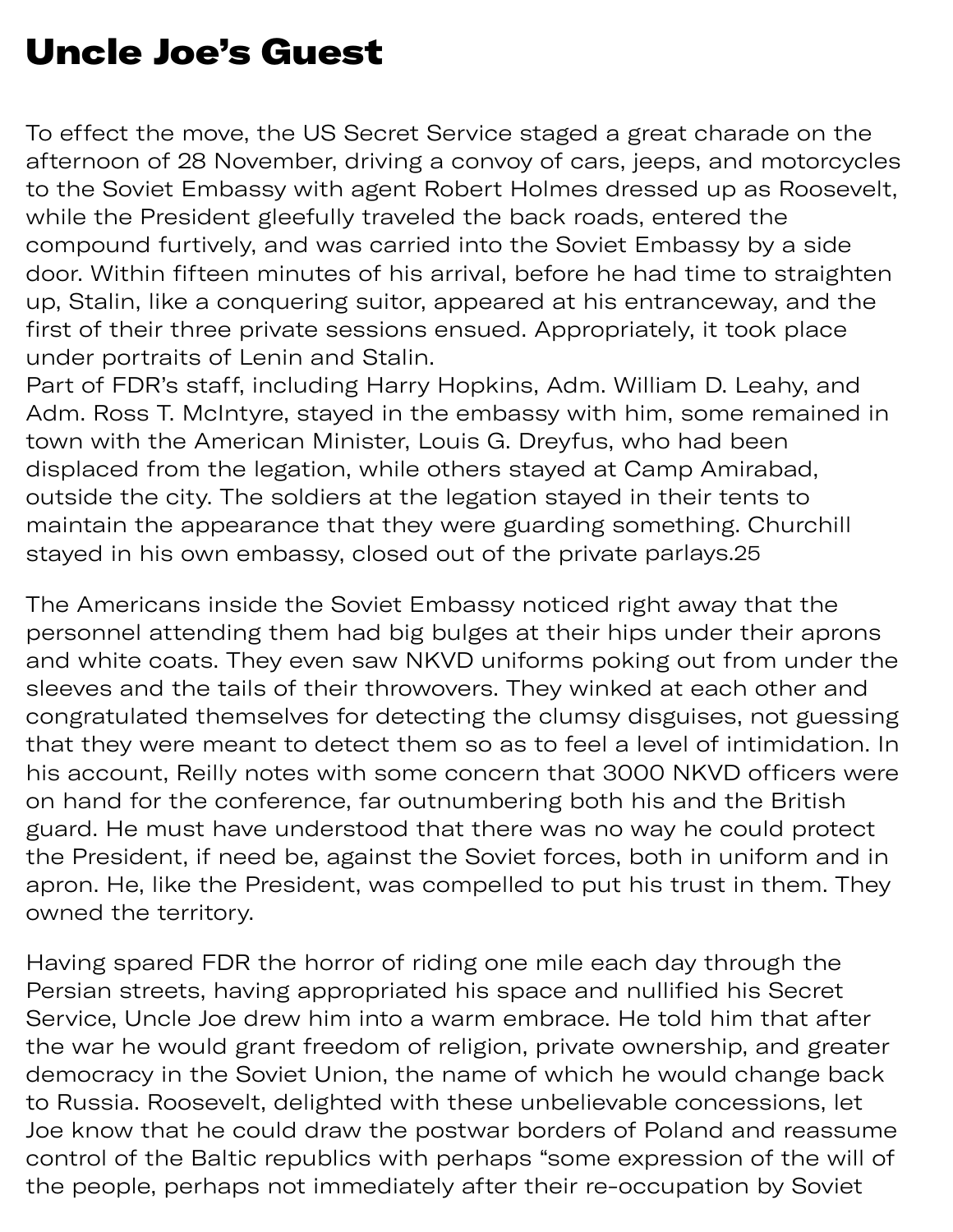forces, but some day." Uncle Joe's word—Stalin said he "understood"—was good enough for FDR.

Harriman never quite believed in the existence of a plot against the President. Back in Moscow after the conference, he asked Molotov whether the Nazis had cooked it up, or whether Molotov and he himself had conjured it. Molotov, who had no sense of humor, replied that, in point of fact, he had no details of an actual plot, yet knew that there were Nazi agents in Teheran. Harriman realized that he could not draw blood from a stone and assumed that Stalin simply did not want to risk his own neck driving through the city. He did not suspect that surveillance was part of the picture and years later told historian Paul Mayle that "the Russians" had no reason to eavesdrop. His perspective on the matter was the same as that of [Davies.26](https://Davies.26)

Reilly relates in his book that three months after the conference the "Russians" caught the six missing paratroopers living with a Bedouin tribe in the mountains, and executed them. Such information could have originated only with the NKVD. He filed no report on the alleged plot with the Secret Service, and the report on the conference that the Secret Service did produce makes no mention of a plot. The British record likewise lacks any such reference. The Joint Intelligence Committee of the War Cabinet considered the matter afterward in London and concluded that the so-called Nazi plot against the Big Three was "complete baloney."27

#### The Illusive "Plot" Resurfaces

In contrast to the West, the NKVD retained the story of the plot and, twenty years later during a publicity campaign, its successor, the KGB, began to promote it in the press. In its new guise, the purported plot against FDR acquired a wealth of details and a sterling cast of characters, most notably SS Capt. Otto Skorzeny, one of the legendary figures of World War II.28 In the literature generated by the KGB, Skorzeny was the man designated by Hitler to lead the attack on the Big Three in Teheran and, in one stroke, turn the war around. But—the story went—the Nazis did not count on NKVD ace Nikolai Kuznetsov, who, posing as a Wehrmacht lieutenant in occupied Ukraine, befriended a hard-drinking and talkative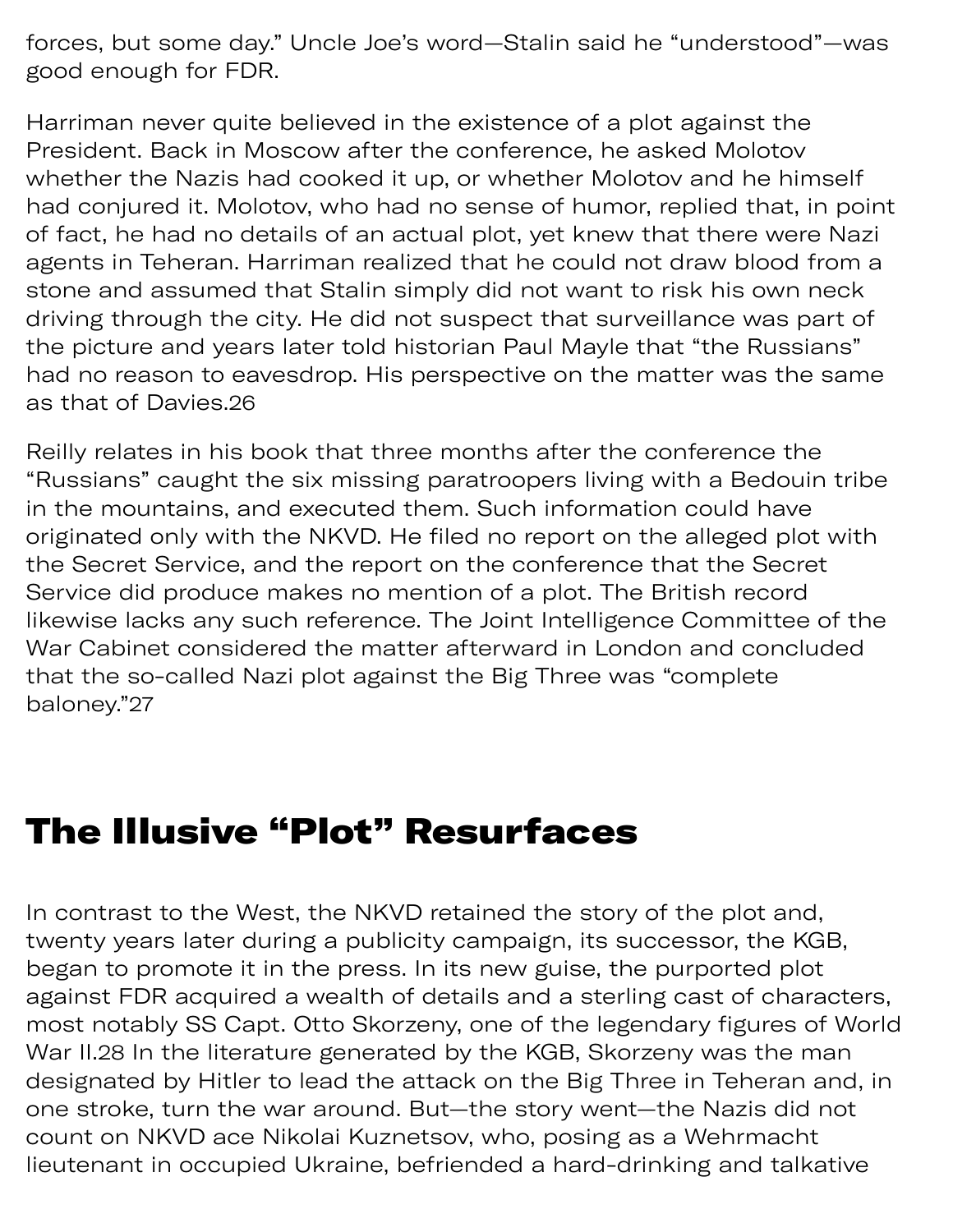SS officer named von Ortel, who blurted out revealing tidbits of the plan. Consequently, all three nations—the United States, the United Kingdom, and the USSR—owed the survival of their leaders to the vigilance of the Soviet Secret Police. As might be expected, Skorzeny's memoirs mention no such plan and the various Soviet accounts differ among themselves in names, places, and other [specifics.29](https://specifics.29)

In fact, a Georgian defector who claims to have heard the inside story from sources close to Stalin and Beria (both Georgians), debunks the idea of a Nazi plot. In order to impress Roosevelt and impose a feeling of indebtedness on him, writes Yuri Krotkov (a pseudonym), Stalin conceived a bogus assassination attempt and ordered Beria to set it up, with the provision that "assassins" should actually be arrested. Roosevelt, informed of his salvation by Soviet counterintelligence, asked to see the man who had busted the plot. He was presented with a colonel from Saratov named Kravchenko.30 When FDR mistakenly called Col. Kravchenko "General," Stalin jovially promoted him in rank. Krotkov does not say what happened to the men who filled the role of the [arrested.31](https://arrested.31)

Although the evidence remains insubstantial, it is not altogether impossible that the Nazis did plan an attack on the Allied leaders, perhap s even at the Teheran conference and even with only a week to prepare (following the radio broadcast of 21 November). It is completely impossible, however, that such a Nazi plan could have been the one that Stalin warned FDR about. If Stalin thought that Otto Skorzeny, who had whisked Mussolini off a mountain top as if he were a feather, were planning to assassinate him, or to try any action in Teheran, he would have postponed the conference and left. He would not have remained in the city even if the story that his own men were spreading were true, that a half-dozen assassins possibly capable of shelling the Soviet Embassy were in the vicinity. He was not a man to take such a risk. On this score Harriman's instincts were correct. Stalwart Good Humor

At the formal meetings in Teheran, FDR continued to woo Stalin. According to a journal article appearing afterward: "Throughout the sessions, he [FDR] was to make every endeavor to meet Stalin's mind, to understand his point of view and to assure the Russian [sic] of his own complete good faith. It seemed to him that the creation of a reciprocal spirit of confidence among the Big Three was more desirable than specific compacts . . . . The core of his policy has been the reassurance of Stalin."32

Returning to America on 17 December, the President told reporters that he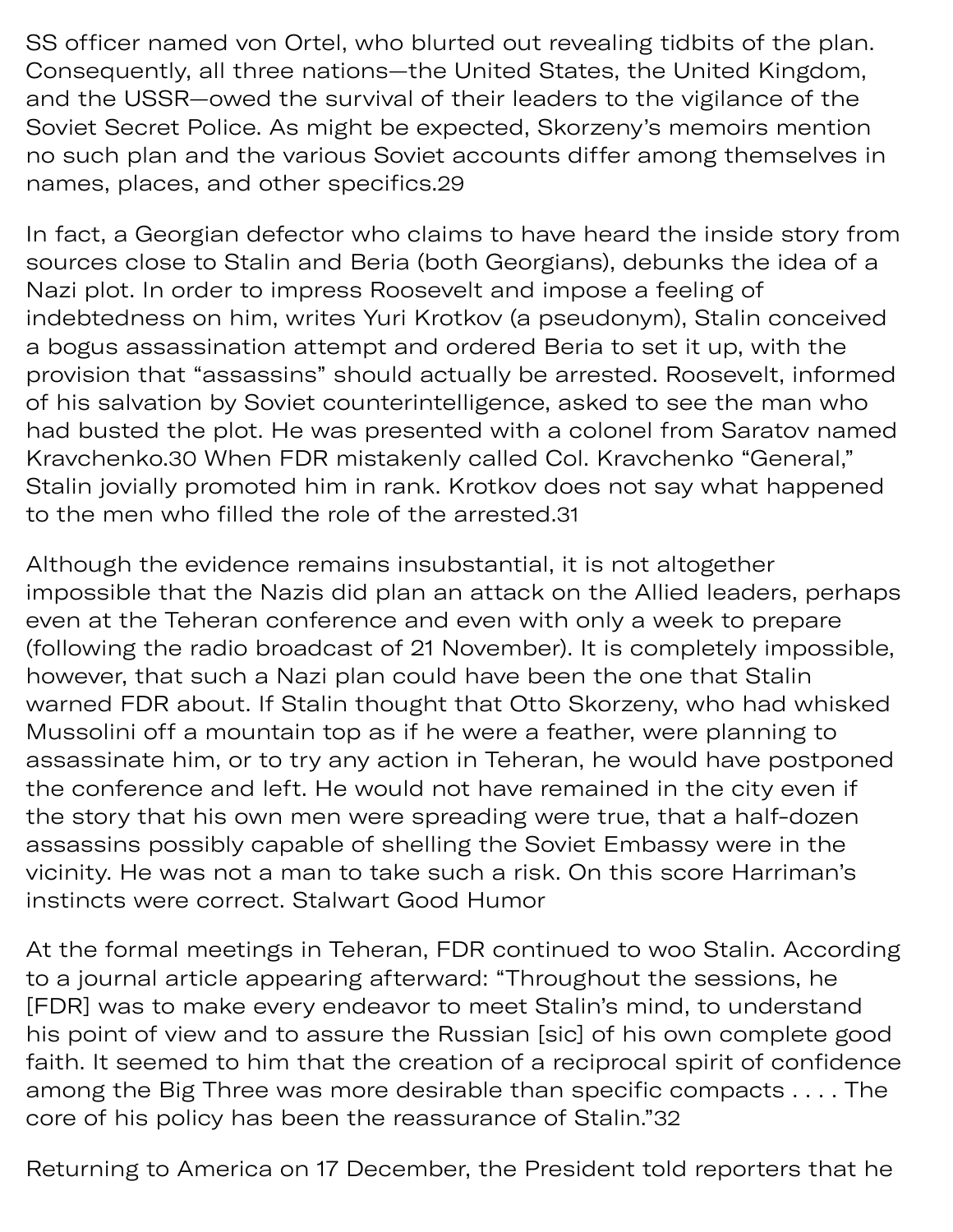turning the contract of the contract of the contract of the contract of the contract of the contract of the contract of the contract of the contract of the contract of the contract of the contract of the contract of the co

did not wholly believe Stalin's warning about the assassination plot, but followed his advice anyway, and "everything went well from then on." 33 FDR saved his full report on the conference for Christmas Eve. In the most extensive nationwide radio broadcast up to that time, he assured the country that peace was at hand and that no indissoluble problems would arise between the Big Three after the war. Regarding Stalin, he said:

To use an American and somewhat ungrammatical colloquialism, I may say that "I got along fine" with Marshal Stalin. He is a man who combines a tremendous, relentless determination with a stalwart good humor. I believe he is truly representative of the heart and soul of Russia; and I believe that we are going to get along very well with him and the Russian people—very well [indeed.](https://indeed.34)34

The press did not ask what Stalin might have wanted if his warning of an assassination attempt was not true. But the possibility of bugging was not lost on insiders. In his memoirs, the British general, Sir Hastings Ismay, wondered "if the microphones had already been installed."35

### At the Tsar's Palace

The Yalta conference in February 1945 afforded FDR a second opportunity to prove his good faith to Stalin. It was held on Soviet ground, in the Crimea, where a suite was specially prepared for FDR in the Livadia Palace, the spacious summer residence of the former tsar. The building was old, but the new furnishings throughout should have raised suspicions that every word of the American delegation would be transmitted to a listening station. An FBI sweep of the American Embassy in Moscow the previous year had detected 120 concealed microphones, and from time to time afterward, new devices were found in furniture, wall plaster, and other inconspicuous places.36 One would assume that the President, or someone close to him, had been informed, so that the Americans would question their privacy at Livadia. But, in the spirit of Joseph E. Davies, that is where FDR stayed.

The British delegation settled down in the Vorontsov Palace, twenty miles distant, where accommodations were equally attentive. In a story with two versions—either Churchill said that lemon juice would go nicely with his gin and tonic, or his daughter, Sarah, said that lemon juice would go nicely with the caviar—the British woke up the next day to find a lemon tree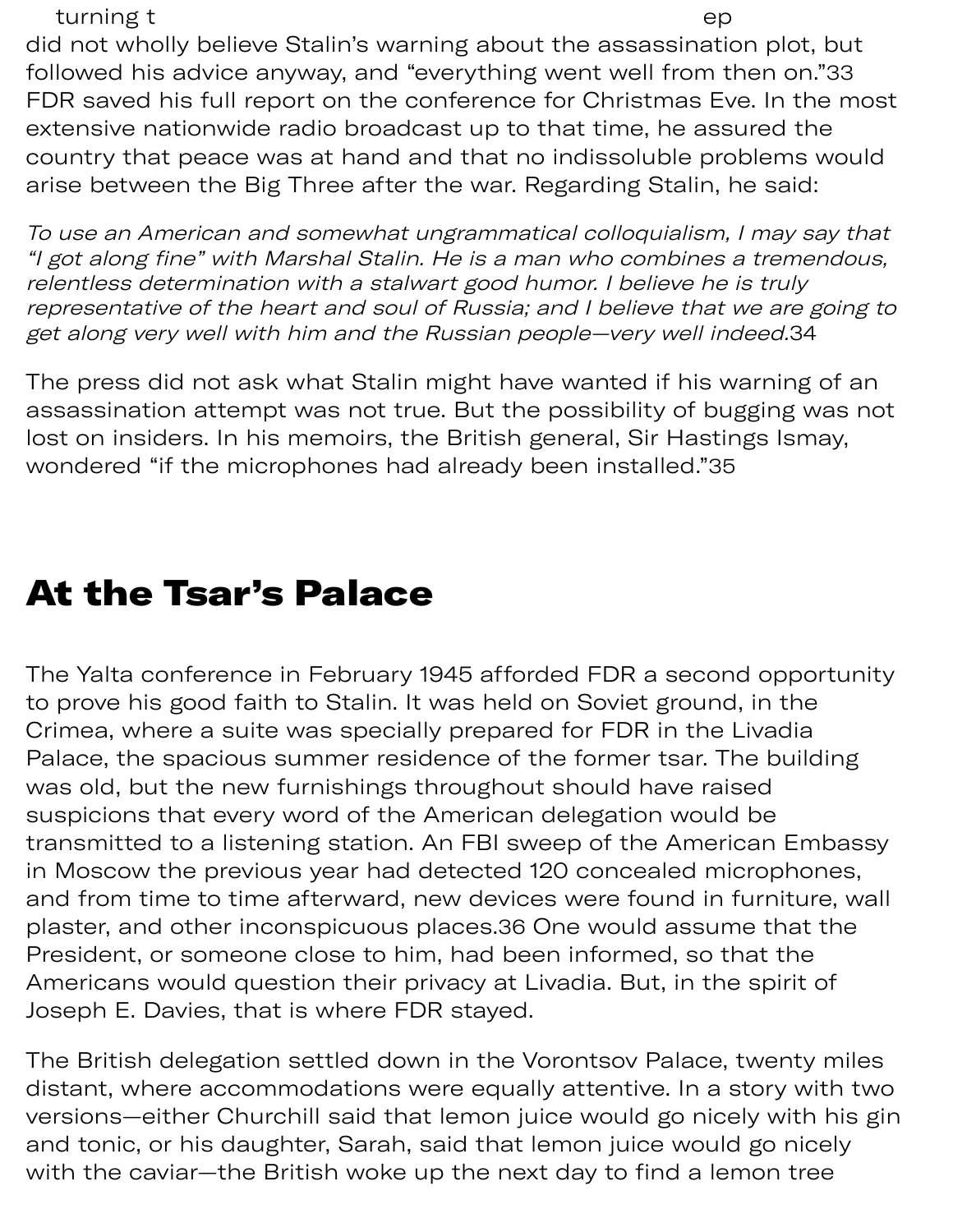growing on the [grounds.37](https://grounds.37)

Stalin was taking no chances that either Washington or London would outwit him. Not content with FDR's and Churchill's numerous and profuse demonstrations of good will, he had spies in the American State Department and the British Foreign Service. He had Alger Hiss, a recruited agent, working on the American delegation—Bullitt had warned FDR that Hiss and his brother Donald were spies, but the President did nothing. Stalin also could count on Harry Hopkins, advisor to the President, a man so positive toward "Russia" that the NKVD is said to have regarded him as a voluntary agent. Moreover, Stalin had a seriously ailing, inconvenienced, and ill-prepared President, possibly clinically depressed, on unfamiliar turf, plus a disgruntled British Prime Minister, keenly conscious of being regarded as the least of the three. Still, it wasn't enough (he wanted an extra edge), so Stalin had bugs.38

### Eyewitness

Stalin's interpreter at both Teheran and Yalta was Valentin Berezhkov, a trim and proper young man from Leningrad with flowing chestnut hair. In March 1998, still lean and erect, but with flowing white hair, Berezhkov came to the University of California in Riverside to give the keynote address at a conference on Stalin. Sitting in the audience, I recognized a golden opportunity to settle the question about Stalin's bugging FDR. A few years previously, I had read an account about surveillance at Teheran in a New York Russian-language newspaper. The author, Sergo Beria, claimed to be the son of Lavrenty Beria, the infamous head of Soviet Security; however, conflicting reports about Beria's son left me unsure whether I should put stock in the [article.](https://article.39)39 If anyone should know, I reasoned, it was Berezhkov, whose image appears in numerous snapshots and much of the film footage of the two conferences of the Big Three. After Berezhkov's talk, delivered in nearly flawless English, I went up and asked him: "Was President Roosevelt bugged at Teheran and Yalta?" Berezhkov paused a moment, thought, and then broke into a broad grin as an old scene came back to mind: "Yes, he was," he laughed, "and the names of the speakers were written in by hand."

Further questioning over the next two days, both in English and Russian,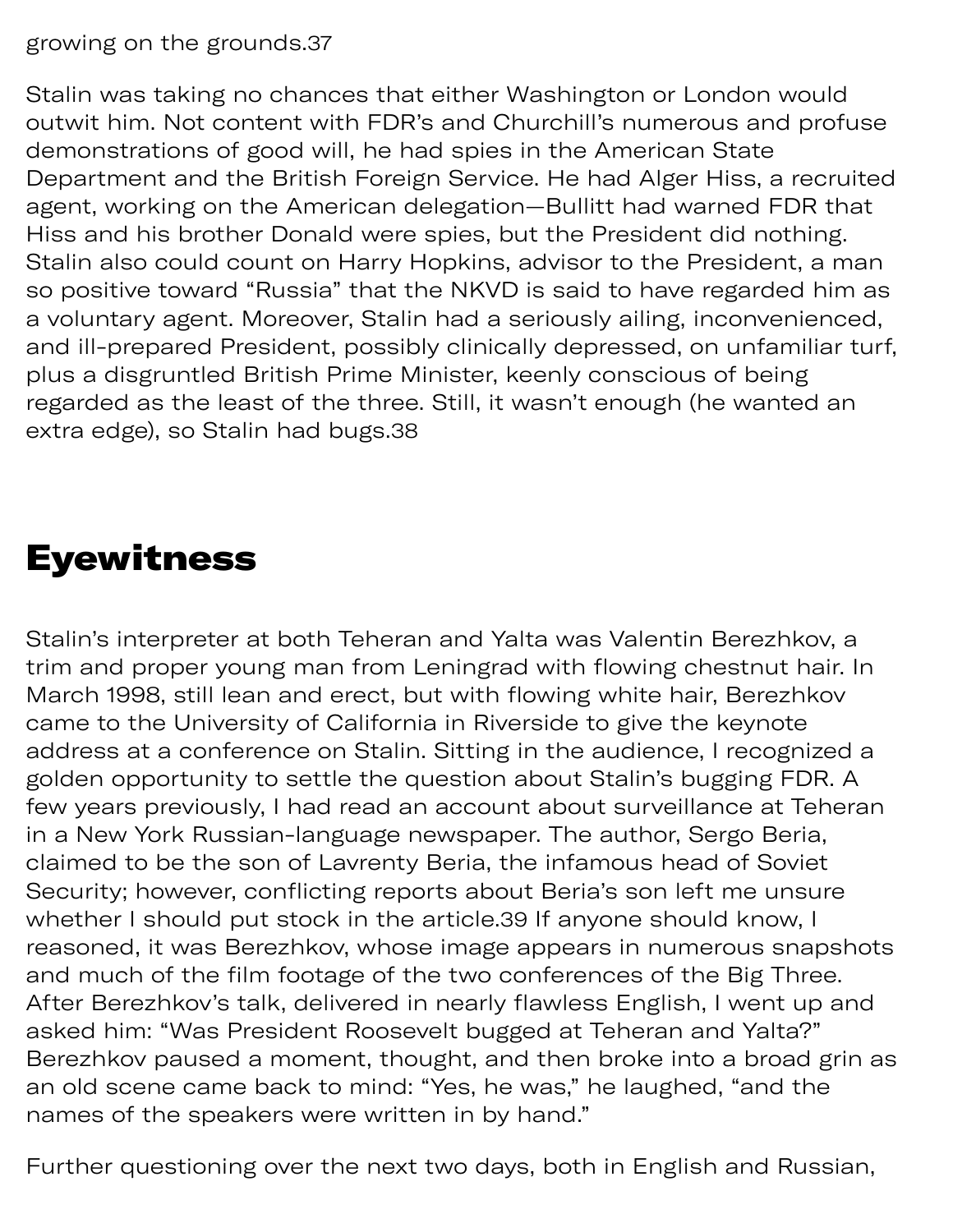er que tioning o state of the set of the in English a brought out the details. Each morning, both in Teheran and Yalta, Berezhkov received from an intelligence unit transcripts of the American delegation's conversations from the previous evening. He then shared them with Stalin as the leader made his preparations for the day's session. In Teheran, the transcript was typed in English, so that Berezhkov had to translate it verbally to Stalin. As he recalled it, each section had a blank line inserted at the beginning with the name of the speaker filled in by hand in [Russian.40](https://Russian.40)

#### "Ear-witness"

Berezhkov, who supported the preparation of this article, underwent heart surgery in September 1998 and died in November of that year. Just at that time, his secret knowledge received unexpected confirmation from a colleague.

Late in 1998, CNN aired the first installment of a \$12 million series on the Cold War.41 The first episode included an interview with Sergo Beria, the author of the 1993 article referencing the bugging in Teheran. Beria, born in 1924, turned out indeed to be the son of the dreaded Secret Police chief, who had been executed by Stalin's successors at the end of 1953. For the next 40 years, Sergo lived under the false name of Sergei Gegechkori. Only in the post-Soviet period did he dare to restore his true name. In addition to the CNN interview, he authored a book that appeared in 2001 in English under the title: Beria, My Father: Inside Stalin's [Kremlin.42](https://Kremlin.42)

Beria's account of the bugging is consistent with Berezhkov's. Like Berezhkov, Beria knew both English and German, in addition to Russian he also knew Georgian, like his father and Stalin. As a young man, he had worked in Teheran as a code clerk for the NKVD, transmitting messages from agents in Germany back to the center in Moscow. Before the Teheran conference, Stalin, whose memory for people was phenomenal, added Sergo Beria to an intelligence team assembled in Moscow and sent out to Teheran by way of Baku. Stalin apparently chose the city over sites proposed by FDR and Churchill because he had a well-established spy network there. At the Soviet Embassy, he privately met each man involved in the surveillance of his guests and gave him his special orders. He told Beria that he had to know everything that FDR was thinking, because he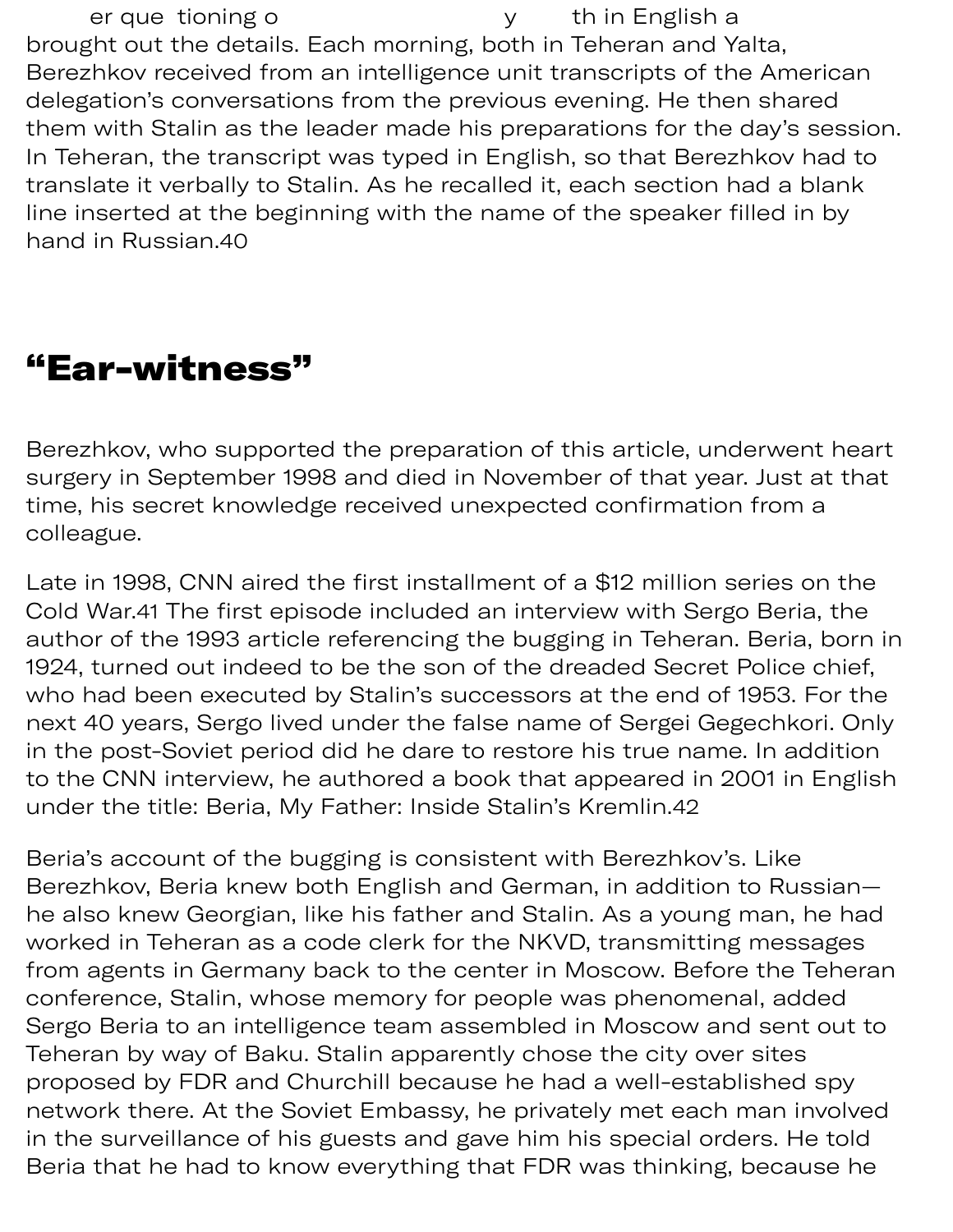wanted American support on his choice of a second front against Germany and he knew that Churchill had different ideas. He assigned Beria to listen to the President's living quarters at all times and write down whatever was said. The devices were already planted, Beria writes in his book, but he does not say how many, nor whether he listened directly or to recordings.

ything tha as thinking

Getting up at 6:00 a.m. each morning, Beria prepared summaries of the overheard conversations; then he met with Stalin at 8:00 a.m. Stalin was interested not only in what was said, but also in how it was said: He wanted to know the intonation, the length of pauses, and the tone of voice of the American speakers. According to Beria, Stalin prepared very carefully for each day's session, assembling all the reports from his intelligence team. Beria noticed that his desk was always filled with confidential papers, archival records, lists of questions, and so on. Yet at the conferences, Stalin appeared bored, indifferent, and occasionally [inattentive.43](https://inattentive.43)

Putting the accounts of Berezhkov and Beria together, one can see that the two men performed different functions. The first read verbatim translations of what was transcribed; the second gave summaries and personal impressions of what he heard. No doubt others of the intelligence team reported on other particulars, perhaps on different members of FDR's team, or on particular sections of the transcript, or on particular times of day. In this way, Stalin covered the conversations, many of which almost certainly were candid and confidential, from all angles. He had the American President pinned, examined, and analyzed like a specimen under a magnifying glass.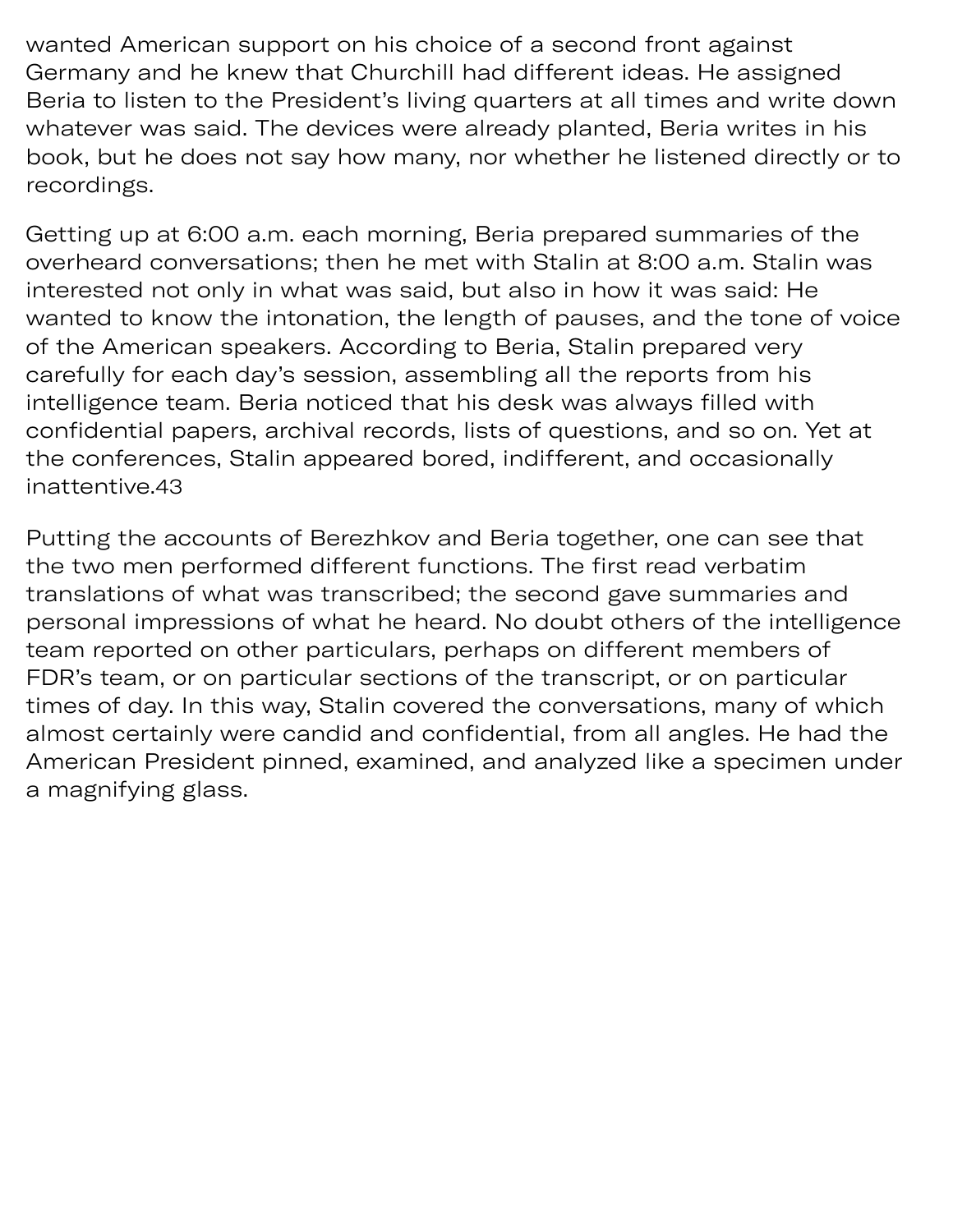

Churchill, Roosevelt, and Stalin, at Yalta, 1945.

In his book, Beria remarks with pride that the American delegation failed to discover the bugging devices at Teheran. No wonder: They could hardly have probed the walls in the Soviet Embassy. FDR's staff, however, did warn him that he was probably being listened to, so he could not have been unaware of the problem. Sometimes Beria thought that FDR was trying to talk directly to Uncle Joe through the microphones, but that manner succeeded only in arousing Stalin's suspicions. "What do you think," he asked Beria, "do they know that we are listening to them?" Sergo hesitated to draw a conclusion. "It's bizarre," Stalin went on, "They say everything, in the fullest detail." After the conference, on 20 December,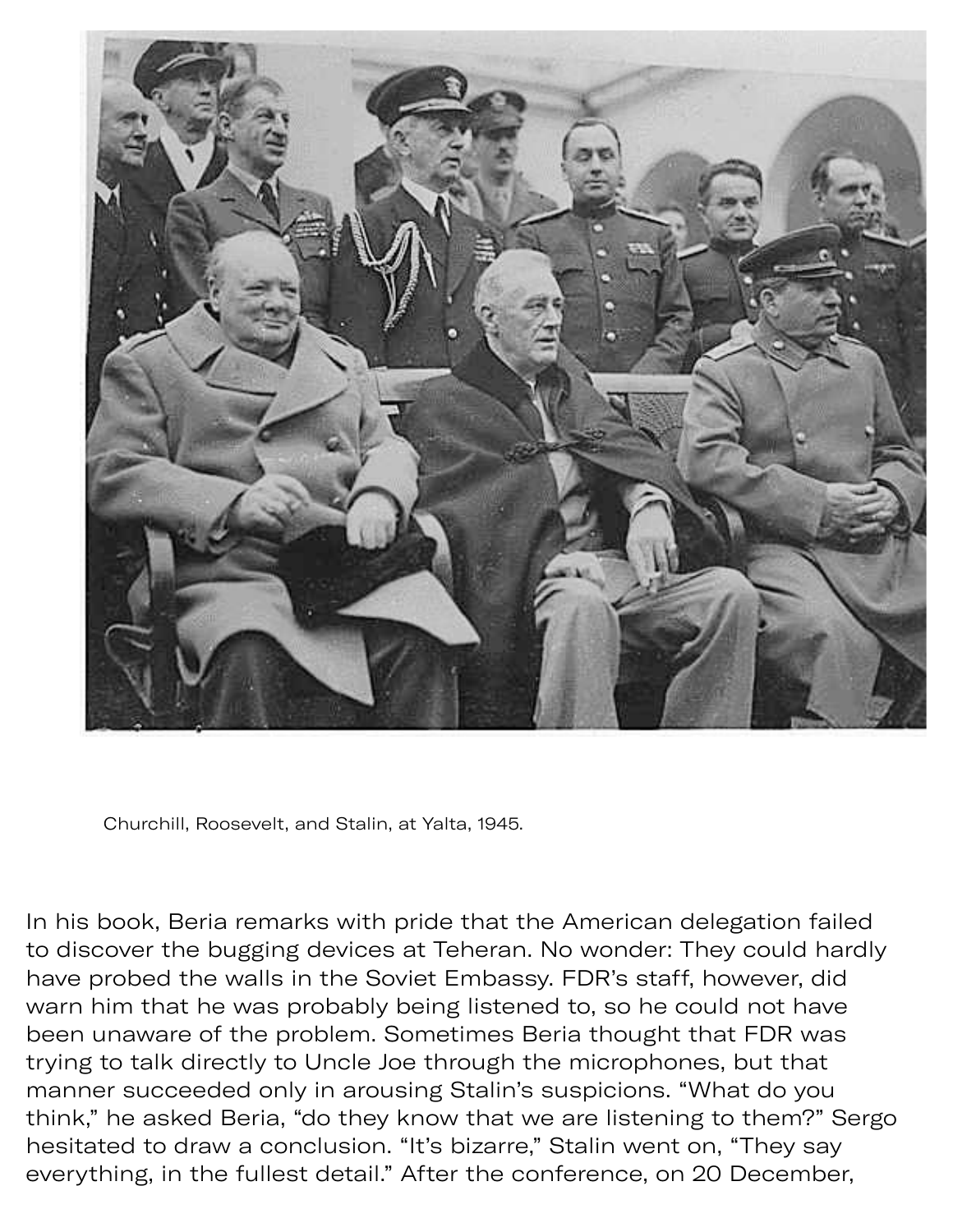Stalin wrote Roosevelt with consummate irony that he was glad "that fate has given me an opportunity to render you a service in Teheran."44

#### Yalta Refinements

According to Berezhkov, with the Yalta conference on Soviet soil and greater manpower available, the Soviets were able to improve their technical operation at the second meeting. Here the transcripts were prepared in Russian, so that Stalin could take them and read them himself at breakfast time. One can imagine the huge overnight and/or early morning effort on the part of the NKVD, translating and perhaps abstracting the diplomats' conversations while the overworked, overfed, and over-liquored diplomats snoozed. The surveillance team was rewarded with leftovers from the lavish banquets, which were much better than their usual fare. To be sure, they did not take their tasks lightly; failure could cause heads to roll: Stalin wanted nothing to get by him.

Beria's CNN interview reveals that at Yalta FDR was not free from bugging even when he went outdoors. While an attendant pushed his wheelchair and Churchill taged alongside, the NKVD listened from afar. "As we already had a system for directing the microphones to a distance of 50 to 100 meters to listen, [and] as there was no background noise, everything was quiet," Beria recounted, "all these conversations recorded very well, and later on were translated and processed."45

At Yalta, Beria himself plied the microphones, which were more advanced than at Teheran. He recalled that FDR cut Churchill off when they met in private and refused to discuss issues with him, saying that they had already been decided. Stalin, Beria added, was no longer worried about the tone of voice and inflections of his bugged guests. He was confident that he had the upper hand and could dictate postwar terms to the lesser two of the Big Three.

Berezhkov, thinking back on the affair, could not recall that the transcripts he saw contained anything sensational: They were filled with standard diplomatic discussions. He did remember that they contained a lot of flattering words about the Soviet host. "Maybe," he suggested while strolling through Riverside's historic Mission Inn, "the Americans suspected the microphones in their rooms and said things they wanted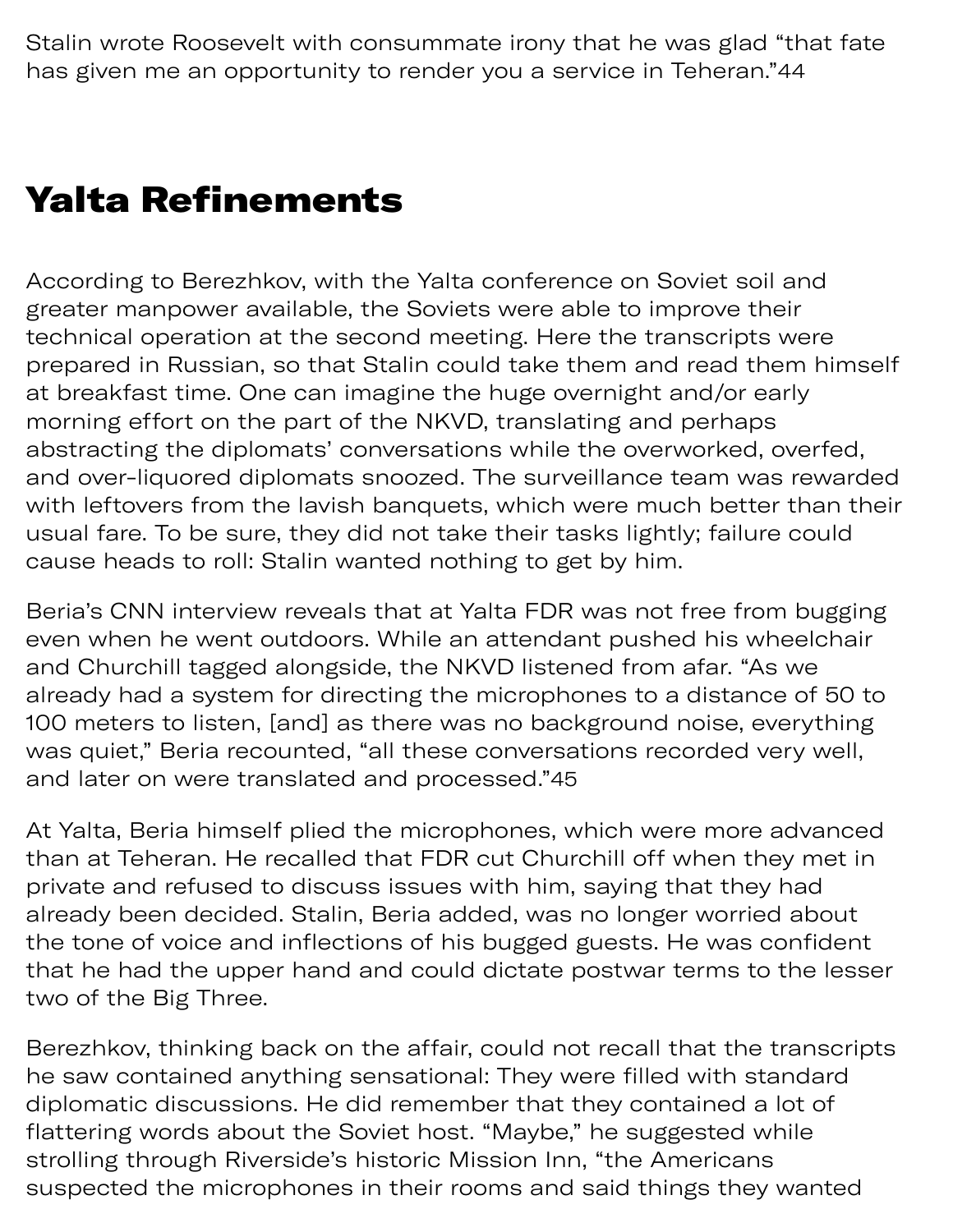susp oph d said thing y w Stalin to hear." Berezhkov did not believe that the bugging gave the dictator much of an advantage: "To know a couple of hours before each day's session what they were thinking—how much difference could it make?" Beria, in contrast, thought it a distinct advantage to know in advance what the Allies were thinking and saying privately or even semiprivately.

# Potsdam

Berezhkov was not present at the 1945 conference at Potsdam and so could not comment on the possibility that Roosevelt's immediate successor was also bugged. But how else can we understand the arrangements? Stalin chose the city, and before Harry S. Truman moved into his lodging, as David McCullough recounts in his detailed biography of the President, Soviet soldiers occupied the premises, ejected everyone living there, beat the owner, and removed all of his belongings, including rare books and manuscripts, replacing them with a grand piano and gloomy, incongruous furniture. Truman and others thought the place looked like a "nightmare." Such a dreadful remodeling job argues that the microphones were as carefully placed in Number 2, Kaiserstrasse, as in FDR's quarters at the Soviet Embassy in Teheran and his suite at the Livadia Palace in [Yalta.46](https://Yalta.46)

Sergo Beria did go to Potsdam, but was not involved in eavesdropping. He writes, however, that "it was on the program." So Truman, though more wary than his predecessor, fell into the same trap.

### Hindsight and History

Through his elaborate surveillance operation, Stalin learned the moods, intentions, and attitudes of his diplomatic counterparts; perceived their wants and concessions; gauged their strengths and weaknesses; and planned his strategy accordingly. They could not do the same in regard to him, since they never understood him, let alone controlled the meeting sites or put him under surveillance. Perhaps the transcripts still exist in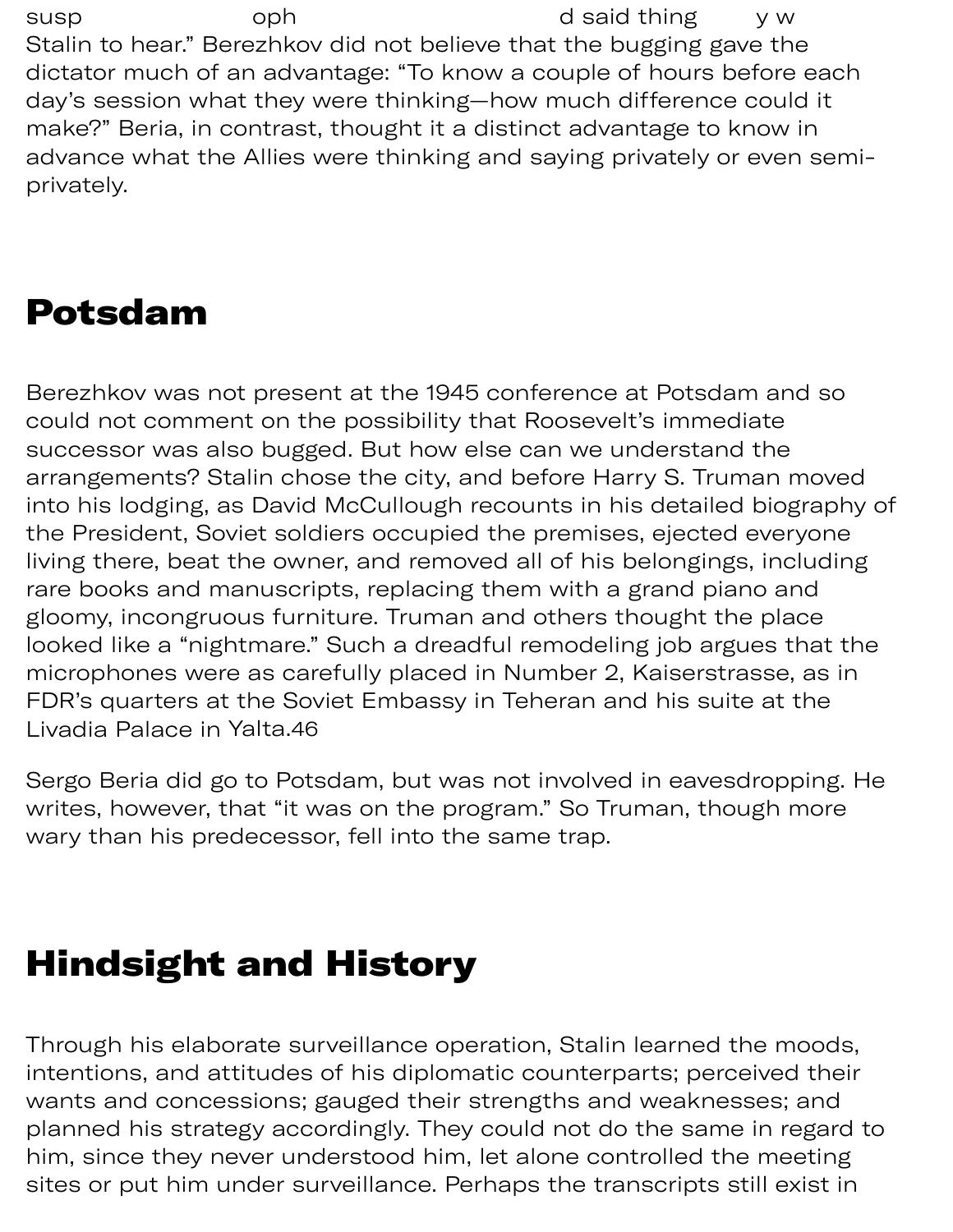the vaults of Russian intelligence and someday will appear in print so that we, too, historically speaking, can spy on the trusting President and hear his words of endearment to Uncle Joe.47

Diplomacy is often compared to poker, even when conducted between professed friends. And in poker, who has the better chance of winning the one who holds his cards close to his vest or the one who holds them up in front of a mirror, believing that by so doing he is making a show of good faith? FDR, like his gullible emissaries Hopkins and Davies, insisted on showing his cards, hoping to win over the man who liked to torture and destroy his friends, just as he liked to torment and humiliate his foreign allies before accepting their gifts of land and humanity. The stakes were not friendship and world harmony, as FDR fondly hoped, but the boundaries for the coming Cold War.

An earlier version of this article on this site contained an incorrect bio for this author. We apologize for the misattribution. His corrected bio appears below:

Gary Kern is a translator and researcher. His book, A Death in Washington: Walter G. Krivitsky and the Stalin Terror, is scheduled for publication by Enigma Books in 2003.

1. John Harlow, "Depressed FDR Handed Stalin Victory at Yalta," The Sunday Times (UK), 24 February 2002.

2. The FDR Tapes," American Heritage, No. 2, 1982.

3. Joseph Edward Davies, Mission to Moscow (New York, NY: Simon and Schuster, 1941).

4. David Culbert, ed., Mission to Moscow [Warner Brothers Screenplay] (Madison, WI: Univ. of Wisconsin Press, 1980), pp. 109-110. When the film was shown to the Soviet public, all the scenes about bugging were cut.

5. Elizabeth Kimball MacLean, Joseph E. Davies: Envoy to the Soviets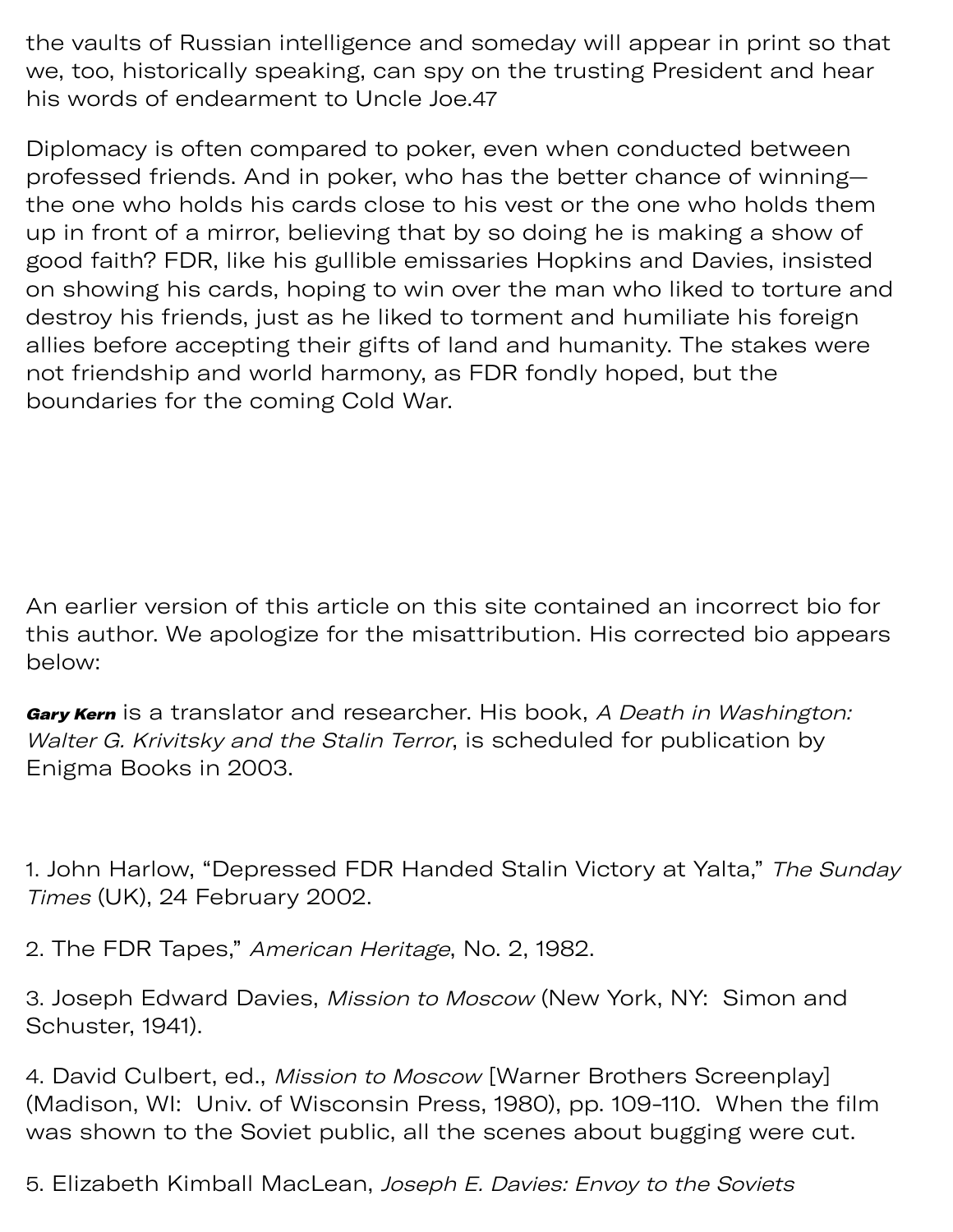(Westport, CT: Praeger, 1992), p. 40.

6. Bullitt served as US Ambassador to the USSR from 1933-1936, Davies from 1936-1938.

7. William C. Bullitt, "How We Won the War and Lost the Peace," Life, 30 August 1948, p. 94.

8. Hopkins described the 5' 3" Stalin as "an austere, rugged, determined figure in boots . . . built close to the ground, like a football coach's dream of a tackle"—see his article, "The Inside Story of My Meeting with Stalin," in American Magazine (Springfield, Ohio), No. 132, December 1941, pp. 14-15; Davies once said that the Bolshevik word of honor was "as safe as the Bible," according to William C. Bullitt, citing the *Daily Worker* of 25 and 28 February 1942, in The Great Globe Itself (New York, NY: Scribner's Sons, 1946), pp. 22, 255, 256.

9. Quoted by Frederick W. Marks III, Wind Over Sand: The Diplomacy of Franklin Roosevelt (Athens, GA: University of Georgia Press, 1988), p. 172; also p. 176 (on Standley).

10. MacLean, p. 105.

11. Marks, p. 178.

12. The relevant documents are in Foreign Relations of the United States: Diplomatic Papers: The Conferences at Cairo and Tehran 1943 (Washington, DC: US Government Printing Office, 1961), pp. 71-80. Hereafter FRUS.

13. Stalin's secretary, Boris Bazhanov, defected to the West in 1928 and told in his memoirs how a Czech technician had been instructed to install the "control point," supposedly to regulate mechanical failures. When the work was done, the technician was arrested and never seen again. Boris Bazhanov, Vospominaniya byvshego sekretarya Stalina [Memoirs of Stalin's Former Secretary] (Paris: Tret'ya Volna, 1980), pp. 56-60.

14. Ibid.

15. Thomas Fleming, The New Dealers' War: FDR and the War Within World War II (New York, NY: Basic Books, 2001), p. 308.

16. Sources for the account of the Teheran conference include: John R. Deane, The Strange Alliance: The Story of Our Efforts at Wartime Cooperation with Russia (New York, NY: Viking, 1947), pp. 39-45; John T. Flynn, The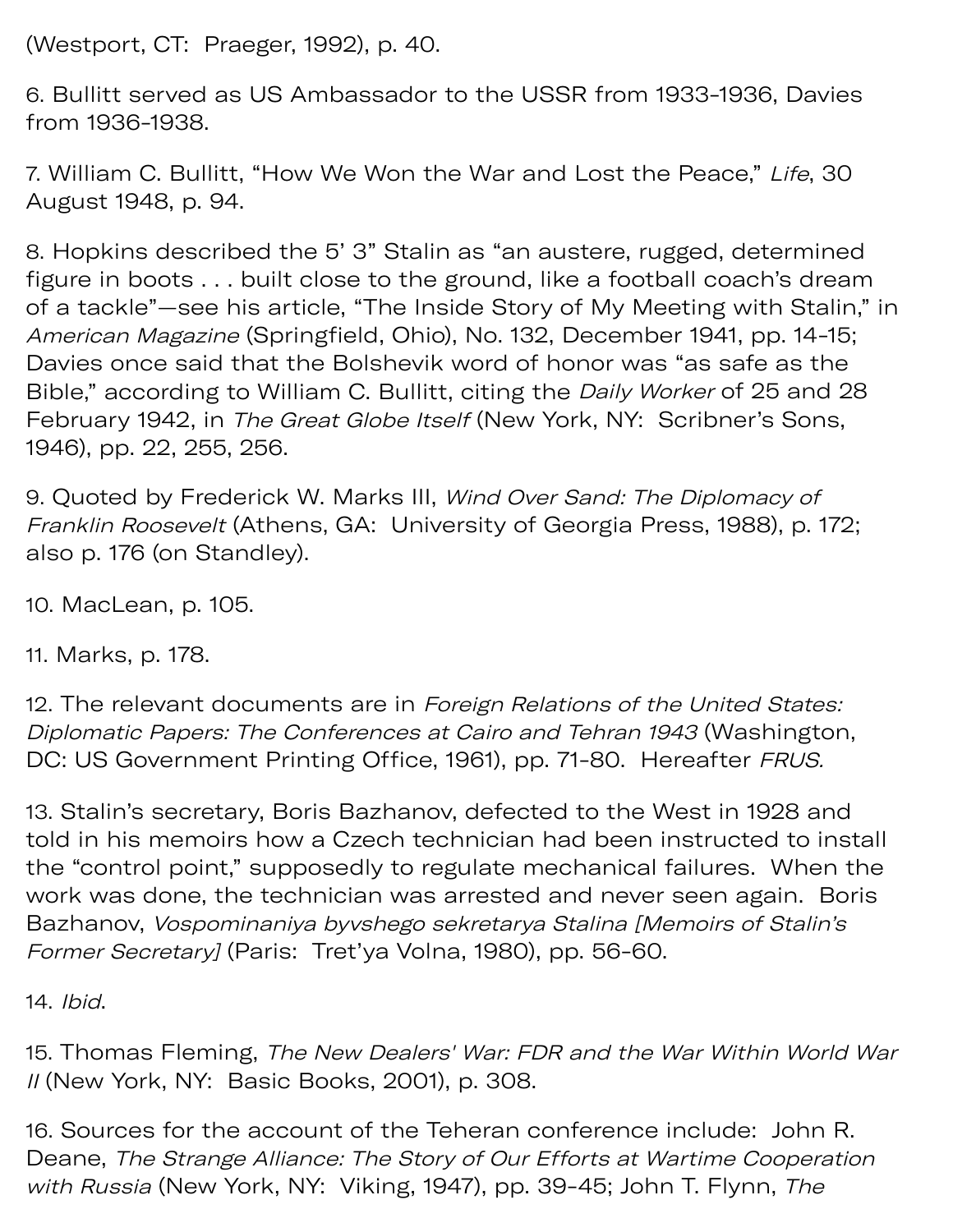Roosevelt Myth (New York, NY: Devin-Adair, 1948), pp. 351-360; George N. Crocker, Roosevelt's Road to Russia (Washington, DC: Regnery Books, 1959, 1986), pp. 209-227; W. Averell Harriman and Elie Abel, Special Envoy to Churchill and Stalin 1941-1946 (New York, NY: Random House, 1975), pp. 262- 274; Keith Eubank, Summit at Teheran (New York, NY: William Morrow, 1985), pp. 161-197; Paul D. Mayle, Eureka Summit: Agreement in Principle and the Big Three at Tehran, 1943 (Newark, DE: University of Delaware Press, 1987), pp. 40-59; Robert Nisbet, Roosevelt and Stalin: The Failed Courtship (Washington, DC: Regnery Gateway, 1988), pp. 44-51; Marks, pp. 170, 177- 179; Fleming, pp. 305-336; Joseph E. Persico, Roosevelt's Secret War: FDR and World War II Espionage (New York, NY: Random House, 2001), pp. 274- 276.

17. FRUS, p. 373-374.

18. Vyshinsky visit—FRUS, pp. 310-311; FDR quotation—Michael F. Reilly, as told to William J. Slocum, Reilly of the White House (New York, NY: Simon and Schuster, 1947), p. 171. Reilly's overall account is on pp. 168-188.

19. Mayle, p. 57; Edmund L. Blandford, SS Intelligence: The Nazi Secret Service (Edison, NJ: Castle Books, 2001), pp. 23-24.

20. Composite of Reilly's memoir (1947) and his written report from Teheran to Cairo, 24 November 1943, FRUS, p. 397.

21. FRUS, pp. 415, 438.

22. FRUS, pp. 377, 440. Hurley, like Davies and Vice President Henry Wallace, was a self-made millionaire who understood business and thought that Uncle Joe appreciated a fair deal.

23. Harriman, pp. 262-263.

24. Charles Bohlen's minutes of the three meetings are found in FRUS, pp. 483-486, 529-533 and 594-596.

25. Former Amb. William Standley considered the Dreyfus residence so hospitable that he thought, in retrospect, that FDR's preference for the Soviet Embassy was perhaps "an early sign of the physical and mental deterioration which eventually led to his death." William H. Standley and Arthur A. Ageton, Admiral Ambassador to Russia (Chicago, IL: Henry Regnery, 1955), p. 303.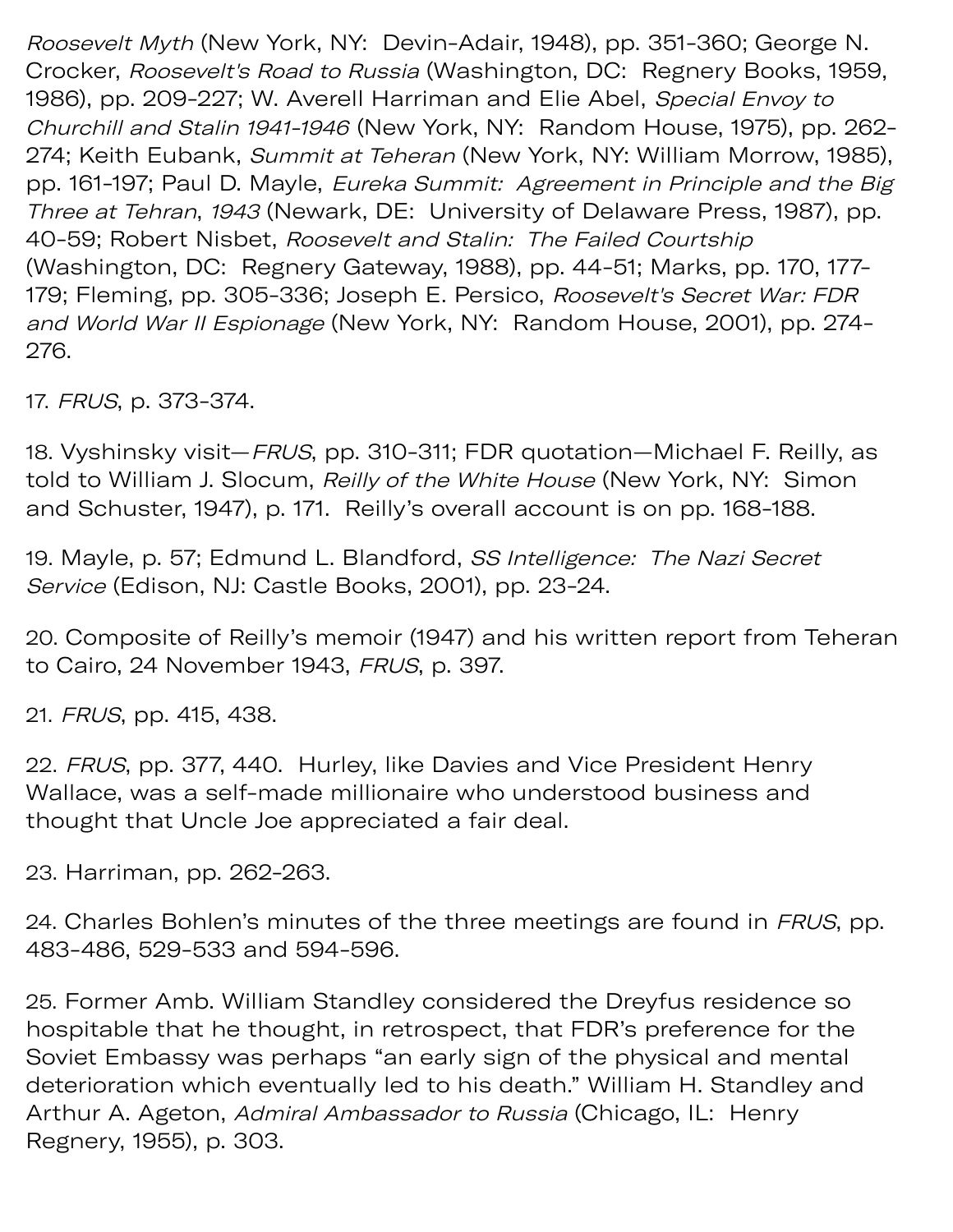26. Harriman, pp. 264-265.

27. Eubank, p. 195.

28. In September 1943, two months before the heads-of-state meeting in Teheran, Skorzeny and a team of 107 commandos sailed gliders to the top of Gran Sasso, the highest peak in the Italian Appenines. They landed with machine guns ready and startled the Carabinieri soldiers holding the deposed Italian leader Benito Mussolini in an empty hotel. Effecting a prompt surrender of the guards without firing a shot, Skorzeny took the stunned, disheveled, and very grateful Duce to a small plane waiting in a meadow, while the other rescuers escaped by cable car. Skorzeny flew Mussolini to Vienna, then met with Hitler at his private retreat and received his personal commendation. After the war, Skorzeny escaped to Franco's Spain, where he wrote a book about his exploits and eventually died in Madrid in July 1975. See John Toland, Adolf Hitler (New York, NY: Doubleday, 1976), Vol. 2, pp. 857-858; and Otto Skorzeny, Skorzeny's Secret Missions: War Memoirs of the Most Dangerous Man in Europe (New York, NY: Dutton, 1950), pp. 91-107.

29. The KGB literature: Aleksandr Lukin, "Operatsiya 'Dal'nyi prizhok'" ["Operation 'Long Jump'"], Ogonek, No. 33 (1990), 15 August 1965, p. 25, and No. 34 (1991), 22 August 1965, pp. 25-27; Kyril Tidmarsh, "How Russians foiled Nazi plot to kill Teheran Big Three," The Times (London), 20 December 1968, p. 8; Viktor Egorov, Zagovor protiv "Evriki:" broshenny portfel' [The Plot Against "Eureka": The Lost Portfolio] (Moscow: Sovetskaya Rossiya, 1968); and Pavel Sudoplatov and Anatoli Sudoplatov, with Jerrold L. and Leona P. Schecter, Special Tasks: The Memoirs of an Unwanted Witness—A Soviet Spymaster (Boston, MA: Little, Brown & Company, 1994), pp. 130-131. Well researched, but dubious is Laslo Havas, Hitler's Plot to Kill the Big Three, translated from the Hungarian by Kathleen Szasz (London: Transworld, 1967, revised 1971). Havas claims to have sought out ex-Nazis in exile around the world, including Skorzeny, and forced them to talk, using psychological persuasion. He states that the NKVD planted eighty microphones in the walls of FDR's quarters in Teheran, but his sources as cited would not have been able to provide such information. He describes Hitler's plot as underway in September 1943, well before 8 November, when FDR finally accepted Stalin's proposal to meet in Teheran.

30. This common Ukrainian surname was not yet associated with the 1944 defector named Victor who would denounce Stalin in the New York Times and cause FDR reelection headaches.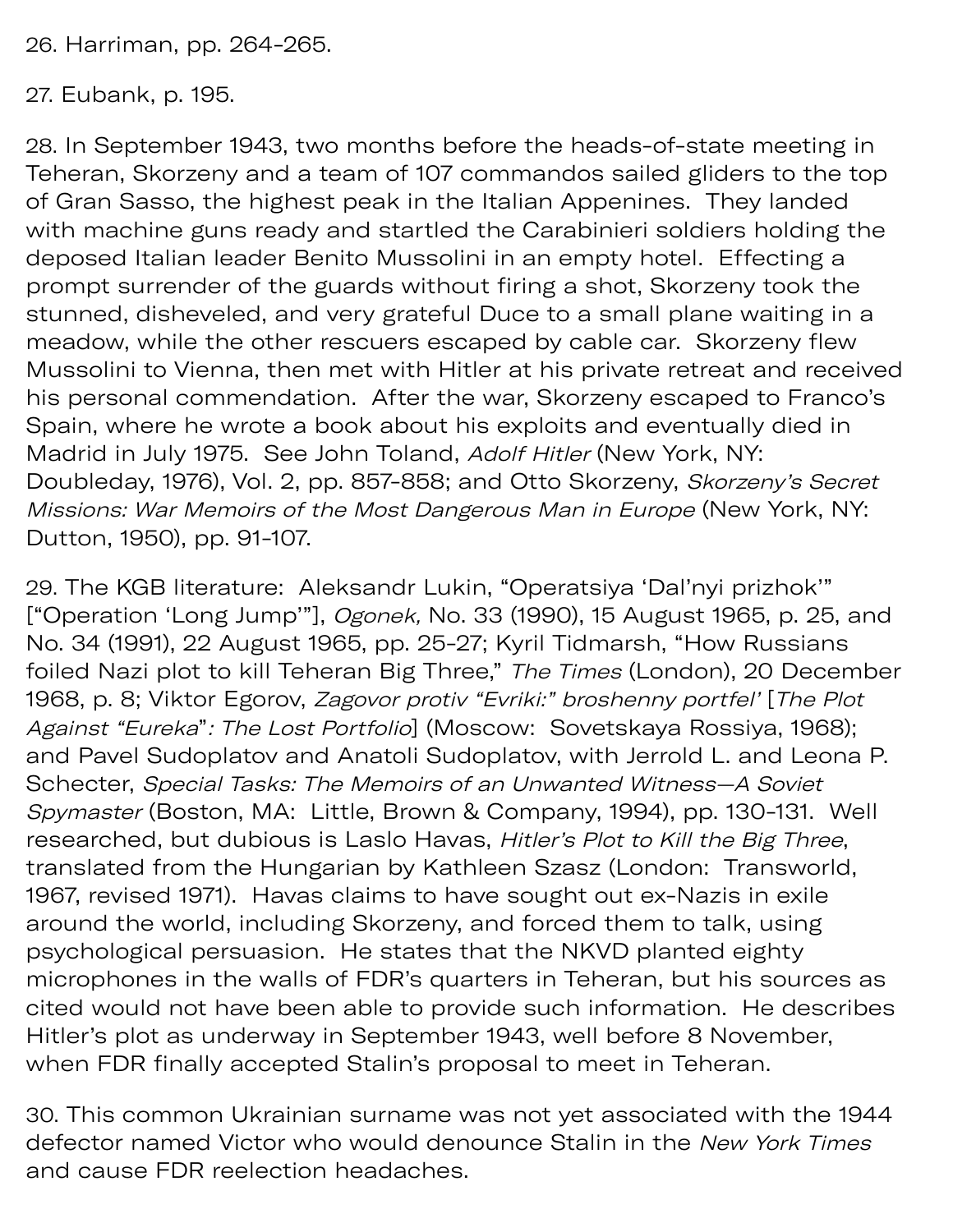31. Yuri Krotkov, The Red Monarch: Scenes from the Life of Stalin, translated by Tanya E. Mairs, ed. by Carol Houck Smith (New York, NY: Norton, 1979), pp. 29-34.

32. Forrest Davis, "What Really Happened at Teheran," Life, 13 and 20 May 1944. FDR read over the article and corrected it before publication, as noted by Bullitt, pp. 16-26. See also Amos Perlmutter, FDR & Stalin: A Not So Grand Alliance, 1943-1945 (Columbia, MO: University of Missouri Press, 1993), p. 159.

33. "Stalin Bared Plot Against President," New York Times, 18 December 1943, p. 3.

34. "President's Address Dealing With Conferences Abroad," New York Times, 25 December 1943, p. 8.

35. Years later, a KGB defector from the 1980s, Oleg Gordievsky, cited Ismay's question and answered that indeed the microphones had already been installed: "Housed in Soviet property, attended by NKVD servants, their conversations constantly monitored by their hosts, the United States delegation to the first summit meeting with a Soviet leader was condemned to practice something akin to open diplomacy." Gordievsky offered no sources or details, however, so the matter remained unresolved. See Christopher Andrew and Oleg Gordievsky, KGB: The Inside Story (New York, NY: Harper Collins, 1990), p. 332.

36. Andrew and Gordievsky, p. 334.

37. Zoya Zarubina, in the first episode of CNN's "Cold War;" Andrew and Gordievsky, p. 335.

38. Bullitt's warning about Hiss: Ralph de Toledano, "The Last Word," Insight, 17 December 2001, on the web at: <http://insight>mag.com/global\_user\_elements/printpage.cfm?storyid=150529). Hopkins as Soviet agent: Andrew and Gordievsky, pp. 287-289, 350.

39. Sergo Beriya, "Mne dali imya na Lubyanke" [They Gave Me a Name in the Lubyanka], Novoye Russkoye Slovo (New York, NY), 21-22 May 1994, p. 8.

40. Author's interviews with Valentin Berezhkov, 12-13 March 1998, and email exchange of 2 April 1998.

41. See website: <http://www.cnn.com/SPECIALS/cold.war>/